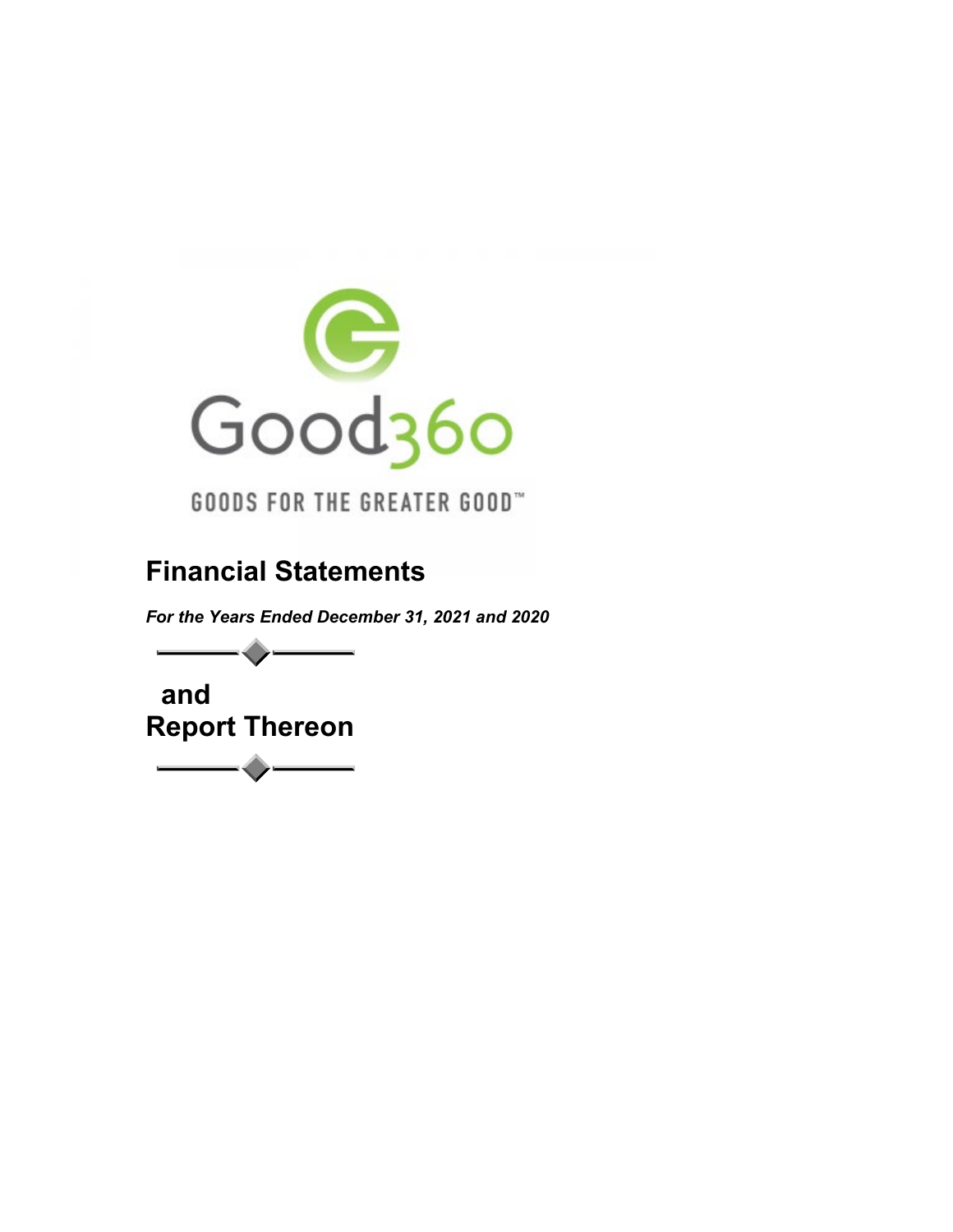# **TABLE OF CONTENTS** For the Years Ended December 31, 2021 and 2020

|                             | Page |
|-----------------------------|------|
|                             |      |
| <b>Financial Statements</b> |      |
|                             |      |
|                             |      |
|                             |      |
|                             |      |
|                             |      |
|                             |      |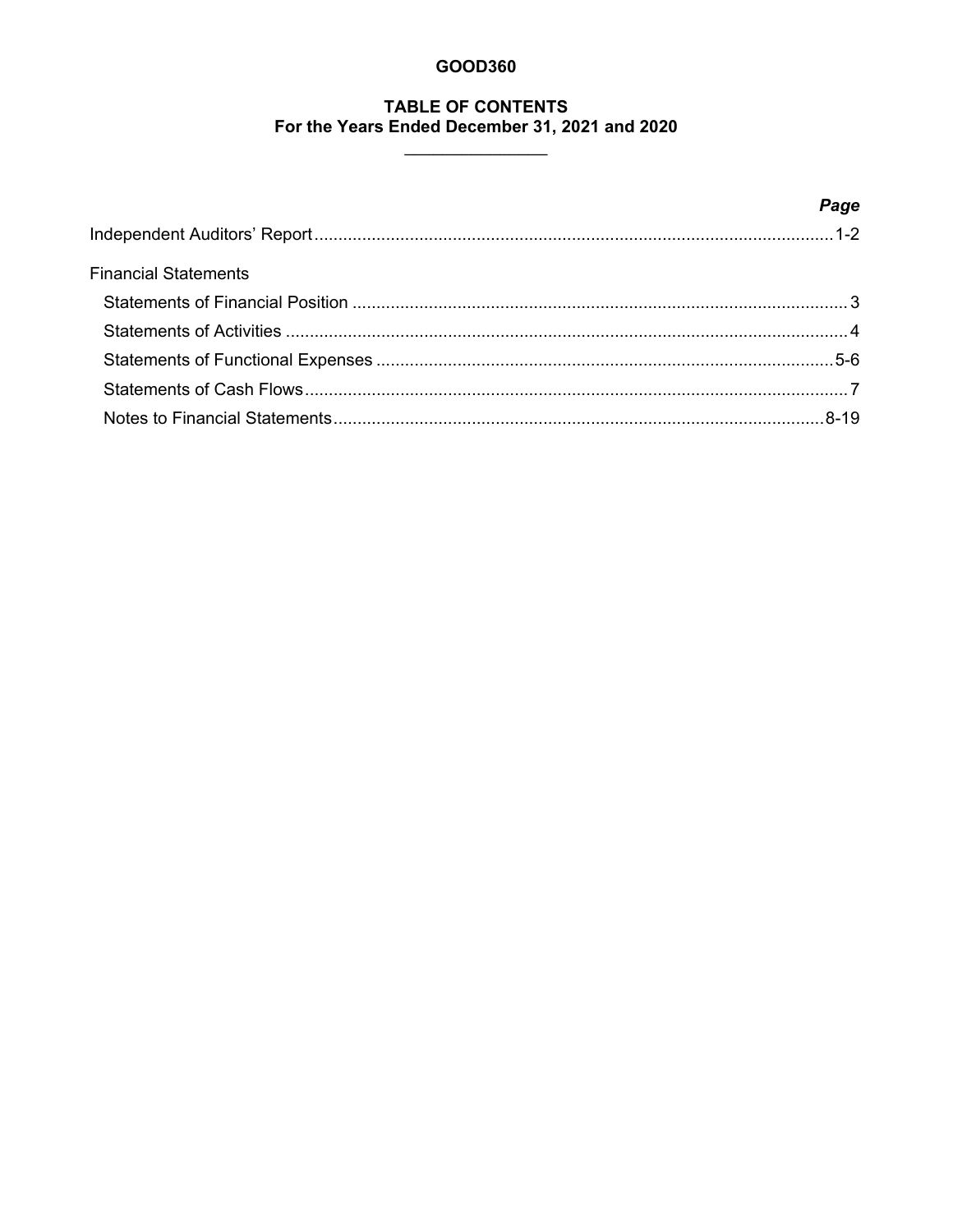

# **INDEPENDENT AUDITORS' REPORT**

To the Board of Directors of Good360

#### *Opinion*

We have audited the financial statements of Good360, which comprise the statements of financial position as of December 31, 2021 and 2020, and the related statements of activities, functional expenses and cash flows for the years then ended, and the related notes to the financial statements.

In our opinion, the accompanying financial statements present fairly, in all material respects, the financial position of Good360 as of December 31, 2021 and 2020, and the changes in its net assets and its cash flows for the years then ended in accordance with accounting principles generally accepted in the United States of America.

#### *Basis for Opinion*

We conducted our audit in accordance with auditing standards generally accepted in the United States of America (GAAS). Our responsibilities under those standards are further described in the Auditors' Responsibilities for the Audit of the Financial Statements section of our report. We are required to be independent of Good360 and to meet our other ethical responsibilities in accordance with the relevant ethical requirements relating to our audit. We believe that the audit evidence we have obtained is sufficient and appropriate to provide a basis for our audit opinion.

#### *Responsibilities of Management for the Financial Statements*

Management is responsible for the preparation and fair presentation of the financial statements in accordance with accounting principles generally accepted in the United States of America, and for the design, implementation, and maintenance of internal control relevant to the preparation and fair presentation of financial statements that are free from material misstatement, whether due to fraud or error.

In preparing the financial statements, management is required to evaluate whether there are conditions or events, considered in the aggregate, that raise substantial doubt about Good360's ability to continue as a going concern within one year after the date that the financial statements are available to be issued.



**- 1 -**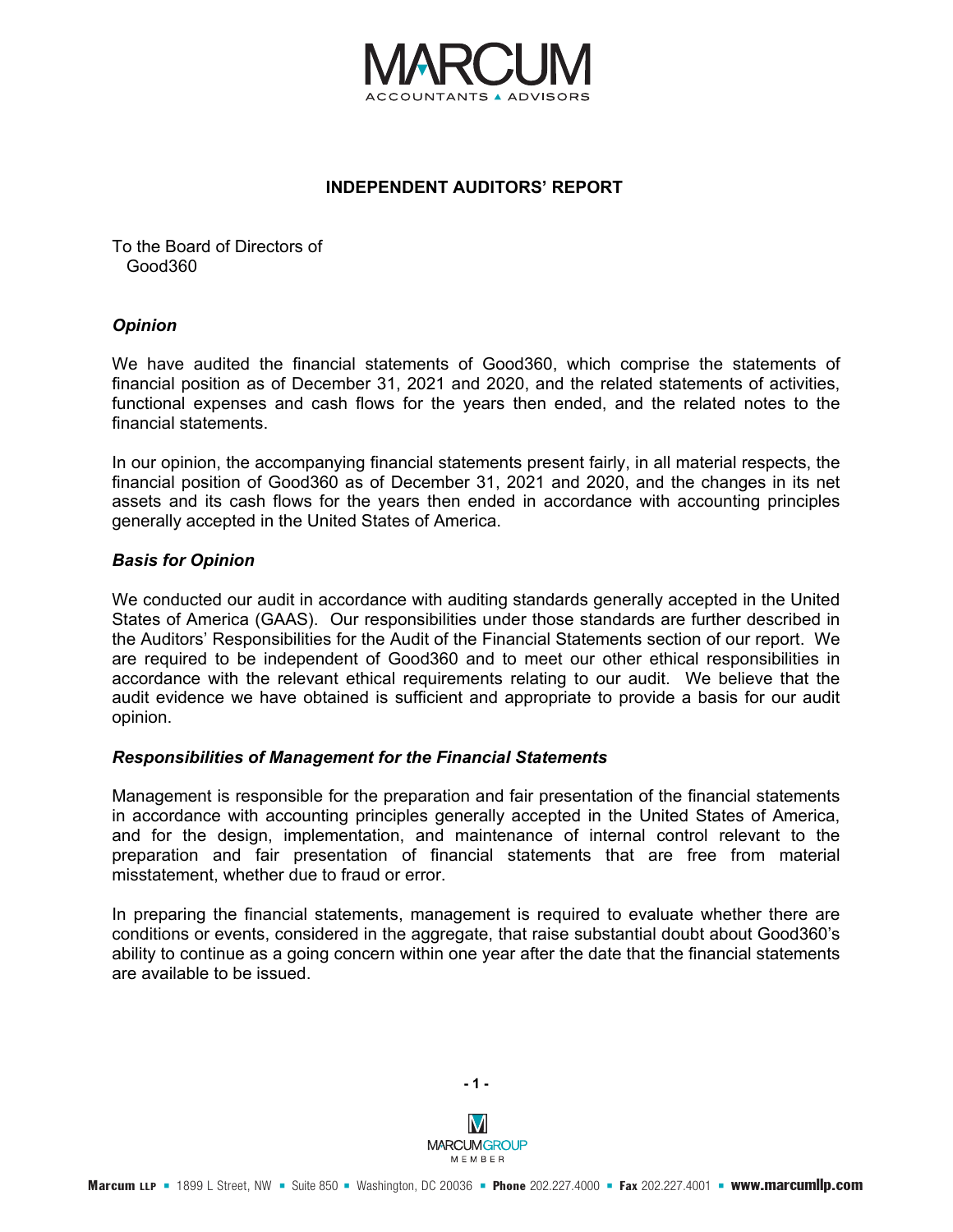# *Auditors' Responsibilities for the Audit of the Financial Statements*

Our objectives are to obtain reasonable assurance about whether the financial statements as a whole are free from material misstatement, whether due to fraud or error, and to issue an auditors' report that includes our opinion. Reasonable assurance is a high level of assurance but is not absolute assurance and therefore is not a guarantee that an audit conducted in accordance with GAAS will always detect a material misstatement when it exists. The risk of not detecting a material misstatement resulting from fraud is higher than for one resulting from error, as fraud may involve collusion, forgery, intentional omissions, misrepresentations, or the override of internal control. Misstatements are considered material if there is a substantial likelihood that, individually or in the aggregate, they would influence the judgment made by a reasonable user based on the financial statements.

In performing an audit in accordance with GAAS, we:

- Exercise professional judgment and maintain professional skepticism throughout the audit.
- Identify and assess the risks of material misstatement of the financial statements, whether due to fraud or error, and design and perform audit procedures responsive to those risks. Such procedures include examining, on a test basis, evidence regarding the amounts and disclosures in the financial statements.
- Obtain an understanding of internal control relevant to the audit in order to design audit procedures that are appropriate in the circumstances, but not for the purpose of expressing an opinion on the effectiveness of Good360's internal control. Accordingly, no such opinion is expressed.
- Evaluate the appropriateness of accounting policies used and the reasonableness of significant accounting estimates made by management, as well as evaluate the overall presentation of the financial statements.
- Conclude whether, in our judgment, there are conditions or events, considered in the aggregate, that raise substantial doubt about Good360's ability to continue as a going concern for a reasonable period of time.

We are required to communicate with those charged with governance regarding, among other matters, the planned scope and timing of the audit, significant audit findings, and certain internal control related matters that we identified during the audit.

Marcum LLP

Washington, DC May 24, 2022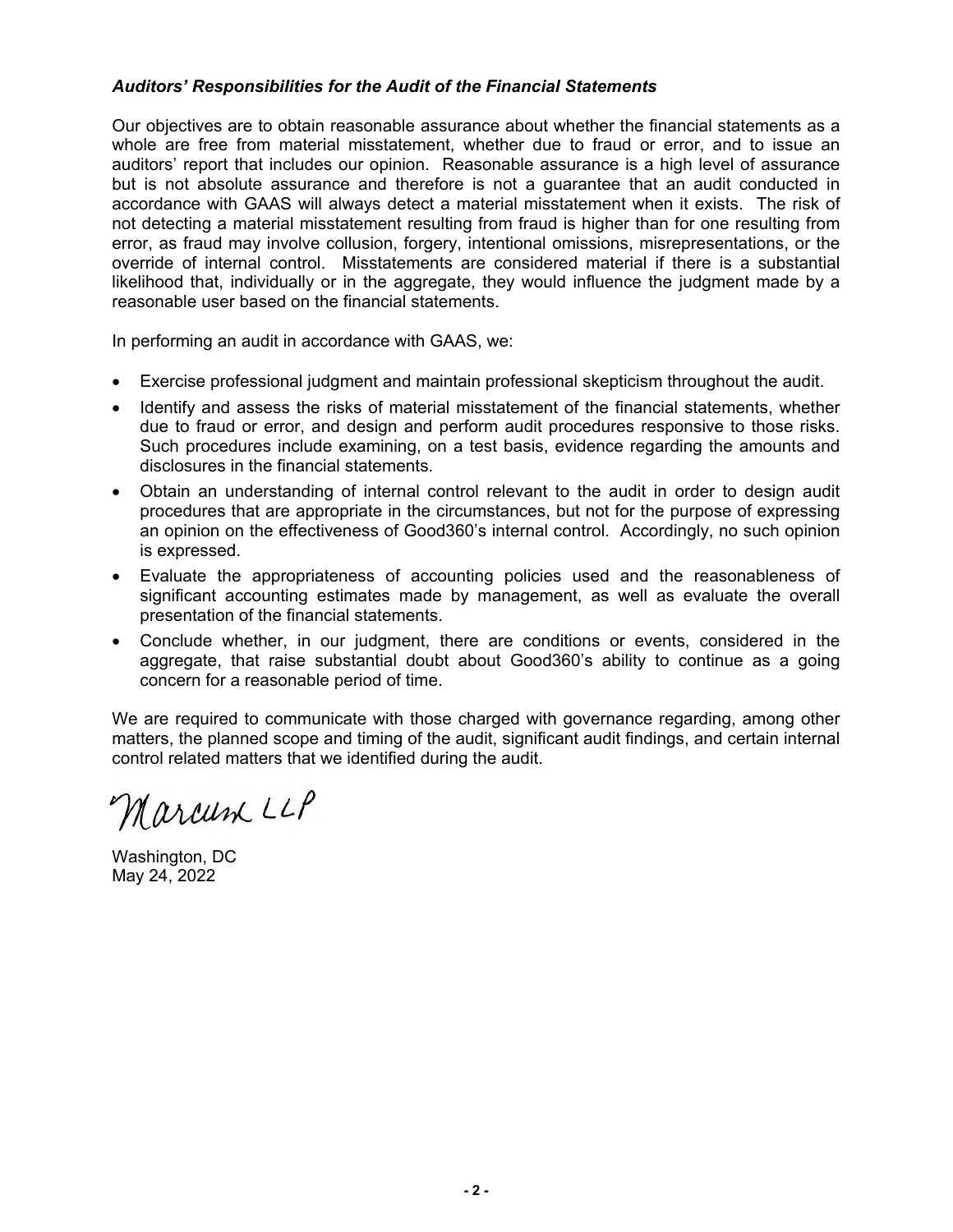# **STATEMENTS OF FINANCIAL POSITION December 31, 2021 and 2020**

\_\_\_\_\_\_\_\_\_\_\_\_\_\_\_

|                                                            | 2021            | 2020               |
|------------------------------------------------------------|-----------------|--------------------|
| <b>ASSETS</b>                                              |                 |                    |
| <b>Current assets</b>                                      |                 |                    |
| Cash and cash equivalents                                  | \$<br>1,038,747 | \$<br>3,783,748    |
| Investments                                                | 5,044,713       | 1,544,394          |
| Administrative fees and other receivables, net             | 1,609,577       | 132,266            |
| Contributions receivable – product inventory               | 7,651,547       | 19,853,909         |
| Prepaid expenses and other                                 | 120,026         | 172,684            |
| Product inventory                                          | 43,016,820      | 69, 102, 142       |
| <b>Total Current Assets</b>                                | 58,481,430      | 94,589,143         |
| Deposits                                                   | 112,575         | 112,575            |
| Property and equipment, net                                | 850,334         | 463,534            |
| <b>TOTAL ASSETS</b>                                        | 59,444,339      | \$<br>95, 165, 252 |
| <b>LIABILITIES AND NET ASSETS</b>                          |                 |                    |
| Liabilities                                                |                 |                    |
| <b>Current liabilities</b>                                 |                 |                    |
| Accounts payable                                           | \$<br>1,281,296 | \$<br>603,980      |
| Accrued expenses                                           | 866,036         | 405,027            |
| Credits due to customers                                   | 427,632         | 115,963            |
| Deferred administrative fees                               | 651,809         | 790,881            |
| Line of credit                                             |                 | 200,000            |
| Notes payable, current portion                             | 158,317         | 947,760            |
| Lease obligation, current portion                          |                 | 69,341             |
| Deferred rent and lease incentives, current portion        | 26,047          | 20,659             |
| <b>Total Current Liabilities</b>                           | 3,411,137       | 3,153,611          |
| Notes payable, net of current portion                      | 281,528         | 430,580            |
| Deferred rent and lease incentives, net of current portion | 42,730          | 105,591            |
| <b>TOTAL LIABILITIES</b>                                   | 3,735,395       | 3,689,782          |
|                                                            |                 |                    |
| <b>Net Assets</b><br>Without donor restrictions            |                 |                    |
|                                                            | 54,982,932      | 90, 132, 137       |
| With donor restrictions                                    | 726,012         | 1,343,333          |
| <b>TOTAL NET ASSETS</b>                                    | 55,708,944      | 91,475,470         |
| TOTAL LIABILITIES AND NET ASSETS                           | 59,444,339      | \$<br>95,165,252   |

**The accompanying notes are an integral part of these financial statements.**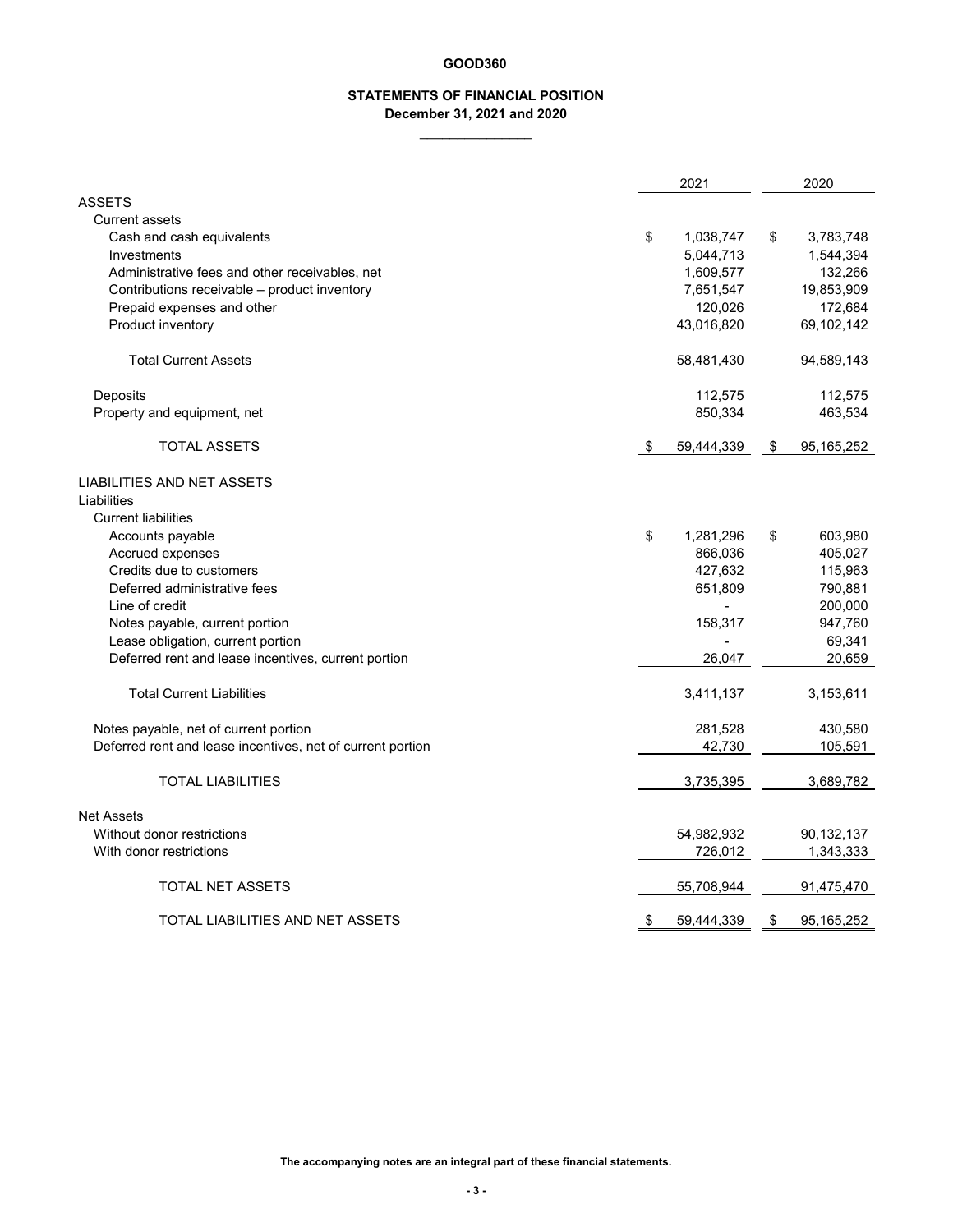**The accompanying notes are an integral part of these financial statements.**

|                                                |                                   |                  | 2021             |                                   |                    |                                   |                    | 2020              |                                   |                    |  |
|------------------------------------------------|-----------------------------------|------------------|------------------|-----------------------------------|--------------------|-----------------------------------|--------------------|-------------------|-----------------------------------|--------------------|--|
|                                                | <b>Without Donor Restrictions</b> |                  |                  |                                   |                    | <b>Without Donor Restrictions</b> |                    |                   |                                   |                    |  |
|                                                | Operations                        | In-Kind Product  | Total            | <b>With Donor</b><br>Restrictions | Total              | Operations                        | In-Kind Product    | Total             | <b>With Donor</b><br>Restrictions | Total              |  |
| SUPPORT AND PROGRAM REVENUE                    |                                   |                  |                  |                                   |                    |                                   |                    |                   |                                   |                    |  |
| <b>Product contributions</b>                   |                                   | \$1,663,992,329  | \$1,663,992,329  | \$<br>$\sim$                      | \$1,663,992,329    | -\$                               | 861,132,522<br>\$  | 861,132,522<br>\$ | \$                                | 861,132,522        |  |
| Administrative fees                            | 11,697,642                        | $\sim$           | 11,697,642       |                                   | 11,697,642         | 8,265,338                         |                    | 8,265,338         |                                   | 8,265,338          |  |
| Grants, contributions and managed program fees | 8,828,621                         | $\sim$           | 8,828,621        | 2,524,500                         | 11,353,121         | 3,285,677                         |                    | 3,285,677         | 5,299,788                         | 8,585,465          |  |
| Product sales                                  | 1,447,367                         | $\sim$           | 1,447,367        |                                   | 1,447,367          | 1,714,622                         |                    | 1,714,622         |                                   | 1,714,622          |  |
| <b>Donated services</b>                        | 334,571                           |                  | 334,571          |                                   | 334,571            | 24,800                            |                    | 24,800            |                                   | 24,800             |  |
| Net assets released from restrictions:         |                                   |                  |                  |                                   |                    |                                   |                    |                   |                                   |                    |  |
| Satisfaction of program restrictions           | 3,141,821                         |                  | 3,141,821        | (3, 141, 821)                     |                    | 4,115,394                         |                    | 4,115,394         | (4, 115, 394)                     |                    |  |
| <b>Total Support and Program Revenue</b>       | 25,450,022                        | 1,663,992,329    | 1,689,442,351    | (617, 321)                        | 1,688,825,030      | 17,405,831                        | 861,132,522        | 878,538,353       | 1,184,394                         | 879,722,747        |  |
| <b>OTHER REVENUE</b>                           |                                   |                  |                  |                                   |                    |                                   |                    |                   |                                   |                    |  |
| Sublease rental income                         | 379,514                           |                  | 379,514          |                                   | 379,514            | 379,514                           |                    | 379,514           |                                   | 379,514            |  |
| Other income                                   | 104,588                           |                  | 104,588          |                                   | 104,588            | 115,062                           |                    | 115,062           |                                   | 115,062            |  |
| <b>Total Other Revenue</b>                     | 484,102                           |                  | 484,102          |                                   | 484,102            | 494,576                           |                    | 494,576           |                                   | 494,576            |  |
| TOTAL SUPPORT, PROGRAM                         |                                   |                  |                  |                                   |                    |                                   |                    |                   |                                   |                    |  |
| AND OTHER REVENUE                              | 25,934,124                        | 1,663,992,329    | 1,689,926,453    | (617, 321)                        | 1,689,309,132      | 17,900,407                        | 861, 132, 522      | 879,032,929       | 1,184,394                         | 880,217,323        |  |
| <b>EXPENSES</b>                                |                                   |                  |                  |                                   |                    |                                   |                    |                   |                                   |                    |  |
| Program Service:                               |                                   |                  |                  |                                   |                    |                                   |                    |                   |                                   |                    |  |
| <b>Product distribution</b>                    | 18,792,682                        | 1,702,212,120    | 1,721,004,802    |                                   | 1,721,004,802      | 11,965,992                        | 796,962,561        | 808,928,553       |                                   | 808,928,553        |  |
| <b>Total Program Service</b>                   | 18,792,682                        | 1,702,212,120    | 1,721,004,802    |                                   | 1,721,004,802      | 11,965,992                        | 796,962,561        | 808,928,553       |                                   | 808,928,553        |  |
| <b>Supporting Services:</b>                    |                                   |                  |                  |                                   |                    |                                   |                    |                   |                                   |                    |  |
| Partnership development                        | 2,264,051                         |                  | 2,264,051        |                                   | 2,264,051          | 2,065,207                         |                    | 2,065,207         |                                   | 2,065,207          |  |
| Management and general                         | 2,604,123                         | $\sim$           | 2,604,123        | $\sim$                            | 2,604,123          | 2,009,060                         |                    | 2,009,060         | $\sim$                            | 2,009,060          |  |
| <b>Total Supporting Services</b>               | 4,868,174                         | $\sim$           | 4,868,174        | $\sim$                            | 4,868,174          | 4,074,267                         |                    | 4,074,267         | $\sim$                            | 4,074,267          |  |
| <b>TOTAL EXPENSES</b>                          | 23,660,856                        | 1,702,212,120    | 1,725,872,976    |                                   | 1,725,872,976      | 16,040,259                        | 796,962,561        | 813,002,820       |                                   | 813,002,820        |  |
| Change in Net Assets from Operations           | 2,273,268                         | (38, 219, 791)   | (35,946,523)     | (617, 321)                        | (36, 563, 844)     | 1,860,148                         | 64,169,961         | 66,030,109        | 1,184,394                         | 67,214,503         |  |
| NONOPERATING ACTIVITIES                        |                                   |                  |                  |                                   |                    |                                   |                    |                   |                                   |                    |  |
| Forgiveness of note payable and interest       | 797,318                           |                  | 797,318          |                                   | 797,318            |                                   |                    |                   |                                   |                    |  |
| <b>CHANGE IN NET ASSETS</b>                    | 3,070,586                         | (38, 219, 791)   | (35, 149, 205)   | (617, 321)                        | (35,766,526)       | 1,860,148                         | 64,169,961         | 66,030,109        | 1,184,394                         | 67,214,503         |  |
| NET ASSETS, BEGINNING OF YEAR                  | 1,219,102                         | 88,913,035       | 90,132,137       | 1,343,333                         | 91,475,470         | (641, 046)                        | 24,743,074         | 24,102,028        | 158,939                           | 24,260,967         |  |
| NET ASSETS, END OF YEAR                        | 4,289,688                         | 50,693,244<br>\$ | 54,982,932<br>S. | 726,012                           | 55,708,944<br>- \$ | 1,219,102                         | 88,913,035<br>- \$ | 90,132,137<br>\$  | 1,343,333                         | 91,475,470<br>- 56 |  |

# **STATEMENTS OF ACTIVITIES For the Years Ended December 31, 2021 and 2020**

\_\_\_\_\_\_\_\_\_\_\_\_\_\_\_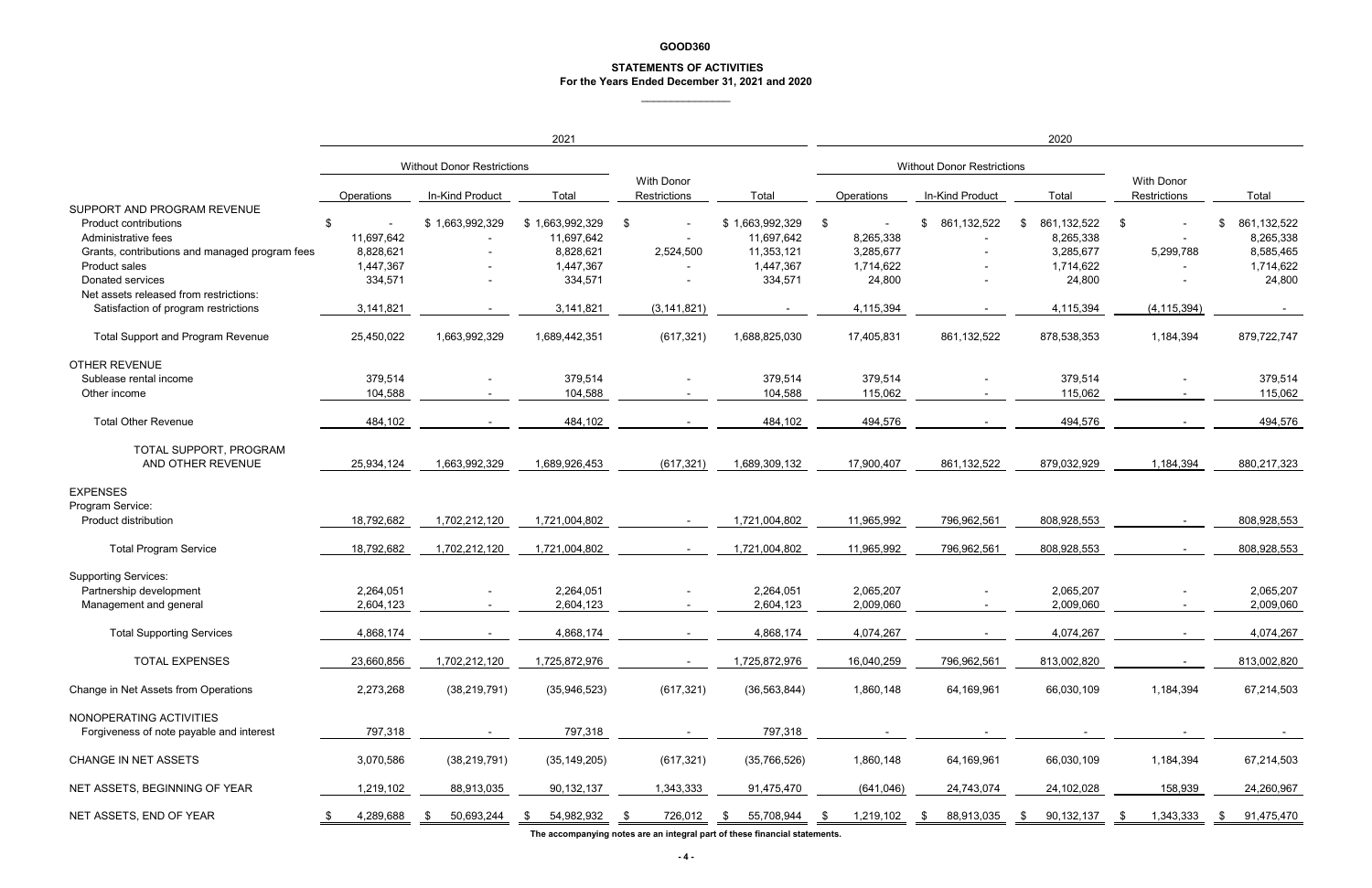#### **STATEMENT OF FUNCTIONAL EXPENSES For the Year Ended December 31, 2021**  $\overline{\phantom{a}}$

|                                    | Program<br>Services     | <b>Supporting Services</b> |                            |    |                           |                                 |                 |
|------------------------------------|-------------------------|----------------------------|----------------------------|----|---------------------------|---------------------------------|-----------------|
|                                    | Product<br>Distribution |                            | Partnership<br>Development |    | Management<br>and General | Total<br>Supporting<br>Services | Total           |
| Product inventory distributions    | \$1,702,212,120         | \$                         |                            | \$ |                           | \$                              | \$1,702,212,120 |
| Logistics                          | 13,594,136              |                            |                            |    |                           |                                 | 13,594,136      |
| Salaries and other personnel costs | 2,859,448               |                            | 1,515,942                  |    | 1,697,375                 | 3,213,317                       | 6,072,765       |
| Rent                               | 320,094                 |                            | 169,699                    |    | 190,009                   | 359,708                         | 679,802         |
| <b>Professional fees</b>           | 261,358                 |                            | 138,560                    |    | 155,143                   | 293,703                         | 555,061         |
| Computer information systems       | 199,232                 |                            | 105,623                    |    | 118,265                   | 223,888                         | 423,120         |
| Marketing, printing and supplies   | 173,905                 |                            | 92,196                     |    | 103,230                   | 195,426                         | 369,331         |
| Purchased product -                |                         |                            |                            |    |                           |                                 |                 |
| cost of goods sold                 | 365,073                 |                            |                            |    |                           |                                 | 365,073         |
| <b>Donated services</b>            | 250,136                 |                            | 39,834                     |    | 44,601                    | 84,435                          | 334,571         |
| Bank fees                          | 266,509                 |                            |                            |    |                           |                                 | 266,509         |
| Depreciation and amortization      | 124,290                 |                            | 65,892                     |    | 73,779                    | 139,671                         | 263,961         |
| Miscellaneous expenses             | 85,855                  |                            | 45,515                     |    | 50,964                    | 96,479                          | 182,334         |
| Travel                             | 76,346                  |                            | 40,475                     |    | 45,319                    | 85,794                          | 162,140         |
| Dues and subscriptions             | 48,427                  |                            | 25,674                     |    | 28,746                    | 54,420                          | 102,847         |
| Contractual services and fees      | 83,644                  |                            |                            |    |                           |                                 | 83,644          |
| Conferences and meetings           | 31,478                  |                            | 16,688                     |    | 18,685                    | 35,373                          | 66,851          |
| Joint programs                     | 37,750                  |                            |                            |    |                           |                                 | 37,750          |
| Bad debt                           |                         |                            |                            |    | 37,248                    | 37,248                          | 37,248          |
| Interest expense                   |                         |                            |                            |    | 31,855                    | 31,855                          | 31,855          |
| Telephone and fax                  | 14,079                  |                            | 7,464                      |    | 8,357                     | 15,821                          | 29,900          |
| Postage                            | 922                     |                            | 489                        |    | 547                       | 1,036                           | 1,958           |
| TOTAL EXPENSES \$1,721,004,802     |                         | \$                         | 2,264,051                  | \$ | 2,604,123                 | \$<br>4,868,174                 | \$1,725,872,976 |

**The accompanying notes are an integral part of these financial statements.**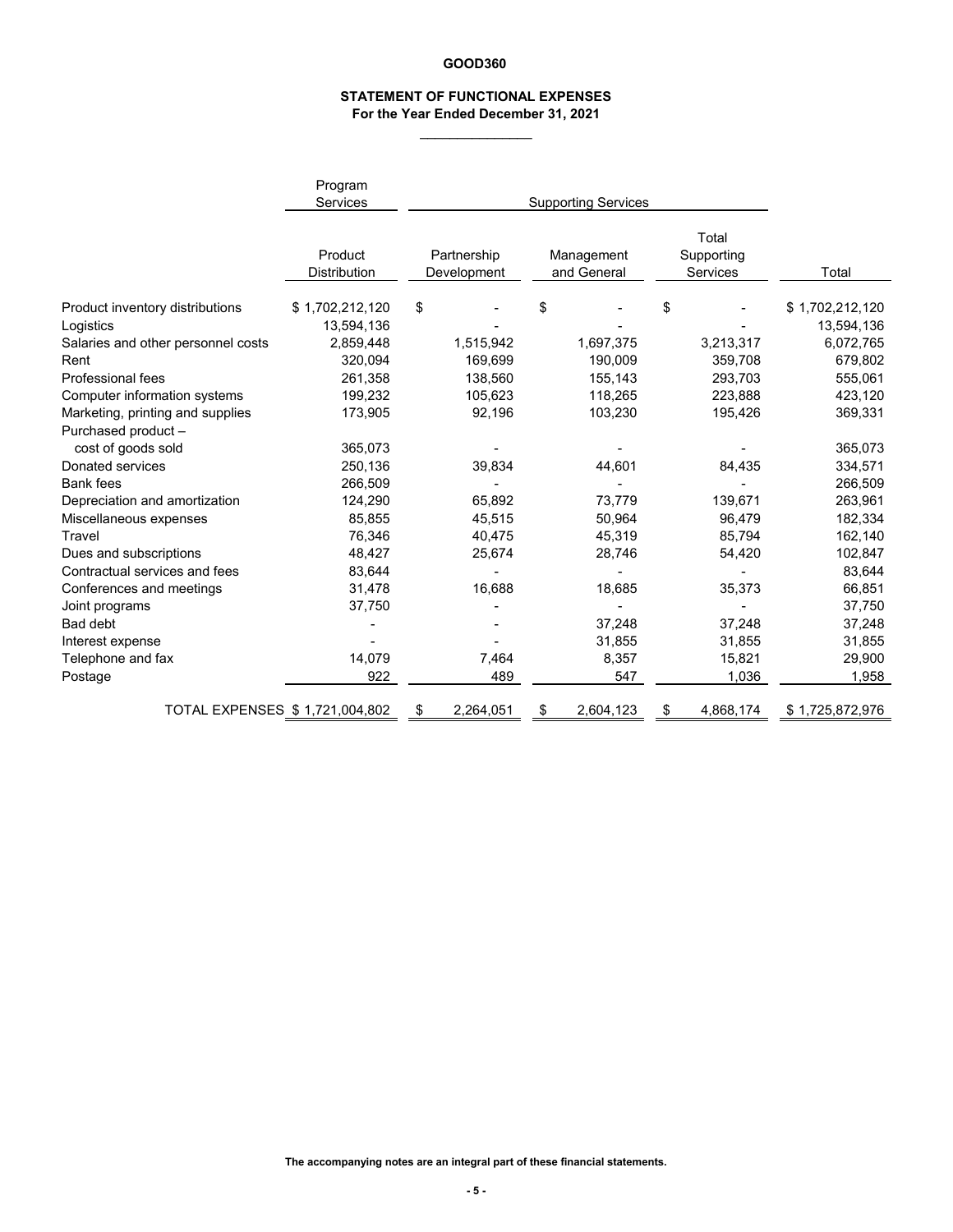#### **STATEMENT OF FUNCTIONAL EXPENSES For the Year Ended December 31, 2020**  $\overline{\phantom{a}}$

|                                    | Program<br>Services     |                            | <b>Supporting Services</b> |                                 |                   |
|------------------------------------|-------------------------|----------------------------|----------------------------|---------------------------------|-------------------|
|                                    | Product<br>Distribution | Partnership<br>Development | Management<br>and General  | Total<br>Supporting<br>Services | Total             |
| Product inventory distributions    | 796,962,561<br>\$       | \$                         | \$                         | \$                              | 796,962,561<br>\$ |
| Logistics                          | 7,077,526               |                            |                            |                                 | 7,077,526         |
| Salaries and other personnel costs | 2,492,232               | 1,489,477                  | 1,340,606                  | 2,830,083                       | 5,322,315         |
| Rent                               | 307,393                 | 183,713                    | 165,351                    | 349,064                         | 656,457           |
| <b>Professional fees</b>           | 143,747                 | 85,910                     | 77,323                     | 163,233                         | 306,980           |
| Computer information systems       | 148,095                 | 88,508                     | 79,662                     | 168,170                         | 316,265           |
| Marketing, printing and supplies   | 104,970                 | 62,735                     | 56,465                     | 119,200                         | 224,170           |
| Purchased product-                 |                         |                            |                            |                                 |                   |
| cost of goods sold                 | 1,019,501               |                            |                            |                                 | 1,019,501         |
| Bank fees                          | 197,766                 |                            |                            |                                 | 197,766           |
| Depreciation and amortization      | 71,837                  | 42,933                     | 38,642                     | 81,575                          | 153,412           |
| Miscellaneous expenses             | 40,653                  | 24,296                     | 21,868                     | 46,164                          | 86,817            |
| Travel                             | 48,391                  | 28,921                     | 26,030                     | 54,951                          | 103,342           |
| Donated services                   | 11,613                  | 6,940                      | 6,247                      | 13,187                          | 24,800            |
| Dues and subscriptions             | 44,324                  | 26,490                     | 23,843                     | 50,333                          | 94,657            |
| Contractual services and fees      | 61,887                  |                            |                            |                                 | 61,887            |
| Conferences and meetings           | 12,540                  | 7,494                      | 6,745                      | 14,239                          | 26,779            |
| Joint programs                     | 153,750                 |                            |                            |                                 | 153,750           |
| Bad debt                           |                         |                            | 97,071                     | 97,071                          | 97,071            |
| Interest expense                   |                         |                            | 53,194                     | 53,194                          | 53,194            |
| Telephone and fax                  | 28,736                  | 17,174                     | 15,458                     | 32,632                          | 61,368            |
| Postage                            | 1,031                   | 616                        | 555                        | 1,171                           | 2,202             |
| <b>TOTAL EXPENSES \$</b>           | 808,928,553             | 2,065,207<br>S.            | 2,009,060<br>\$            | 4,074,267<br>S                  | 813,002,820<br>\$ |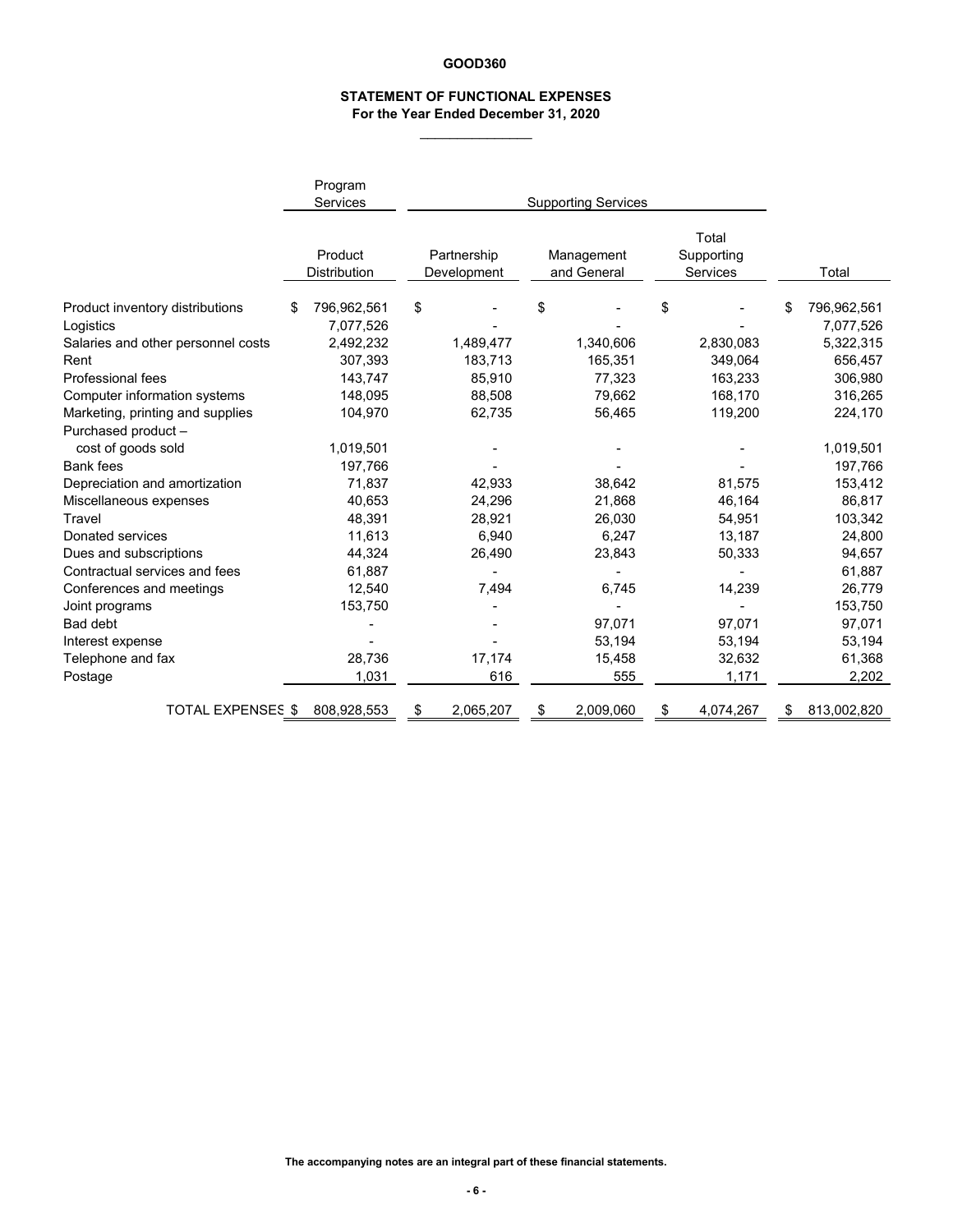# **STATEMENTS OF CASH FLOWS For the Years Ended December 31, 2021 and 2020**

\_\_\_\_\_\_\_\_\_\_\_\_\_\_\_

|                                                                            |    | 2021            | 2020             |
|----------------------------------------------------------------------------|----|-----------------|------------------|
| CASH FLOWS FROM OPERATING ACTIVITIES                                       |    |                 |                  |
| Change in net assets                                                       | \$ | (35,766,526)    | \$<br>67,214,503 |
| Adjustments to reconcile change in net assets to net cash                  |    |                 |                  |
| provided by operating activities:                                          |    |                 |                  |
| Depreciation and amortization                                              |    | 263,961         | 153,412          |
| Loss on disposal of property and equipment                                 |    |                 | 26,983           |
| In-kind contributions of product inventory and equipment                   |    | (1,663,992,329) | (861, 132, 522)  |
| Distribution of product inventory and equipment received in-kind           |    | 1,702,212,120   | 796,962,561      |
| Unrealized (gain) loss on investments                                      |    | 156,369         | (7, 813)         |
| Forgiveness of note payable and interest                                   |    | (789, 337)      |                  |
| Changes in assets and liabilities:                                         |    |                 |                  |
| Administrative fees and other receivables                                  |    | (1,477,311)     | 343,325          |
| Prepaid expenses and other                                                 |    | 52,658          | 25,386           |
| Product inventory                                                          |    | 67,893          | (7, 129)         |
| Deposits                                                                   |    |                 | (5,710)          |
| Accounts payable                                                           |    | 677,316         | (95, 227)        |
| Accrued expenses                                                           |    | 461,009         | 278,657          |
| Credits due to customers                                                   |    | 311,669         | 87,980           |
| Deferred administrative fees                                               |    | (139,072)       | 124,997          |
| Lease obligation                                                           |    | (69, 341)       | (71, 621)        |
| Deferred rent and lease incentives                                         |    | (57, 473)       | (14,000)         |
|                                                                            |    |                 |                  |
| NET CASH PROVIDED BY OPERATING ACTIVITIES                                  |    | 1,911,606       | 3,883,782        |
| CASH FLOWS FROM INVESTING ACTIVITIES                                       |    |                 |                  |
| Purchases of property and equipment                                        |    | (650, 761)      | (291, 679)       |
| Purchases of investments                                                   |    | (3,656,688)     | (1,010,785)      |
|                                                                            |    |                 |                  |
| NET CASH USED IN INVESTING ACTIVITIES                                      |    | (4,307,449)     | (1,302,464)      |
| CASH FLOWS FROM FINANCING ACTIVITIES                                       |    |                 |                  |
| Borrowings on line of credit                                               |    |                 | 400,000          |
| Repayments on line of credit                                               |    | (200,000)       | (500,000)        |
| Borrowings on notes payable                                                |    |                 | 949,237          |
| Repayments on notes payable                                                |    | (149, 158)      | (138, 342)       |
| NET CASH (USED IN) PROVIDED BY FINANCING ACTIVITIES                        |    | (349, 158)      | 710,895          |
| NET (DECREASE) INCREASE IN CASH AND CASH EQUIVALENTS                       |    | (2,745,001)     | 3,292,213        |
| CASH AND CASH EQUIVALENTS, BEGINNING OF YEAR                               |    | 3,783,748       | 491,535          |
| CASH AND CASH EQUIVALENTS, END OF YEAR                                     | 8  | 1,038,747       | \$<br>3,783,748  |
| SUPPLEMENTAL DISCLOSURE OF CASH FLOW INFORMATION<br>Cash paid for interest | \$ | 24,550          | \$<br>53,194     |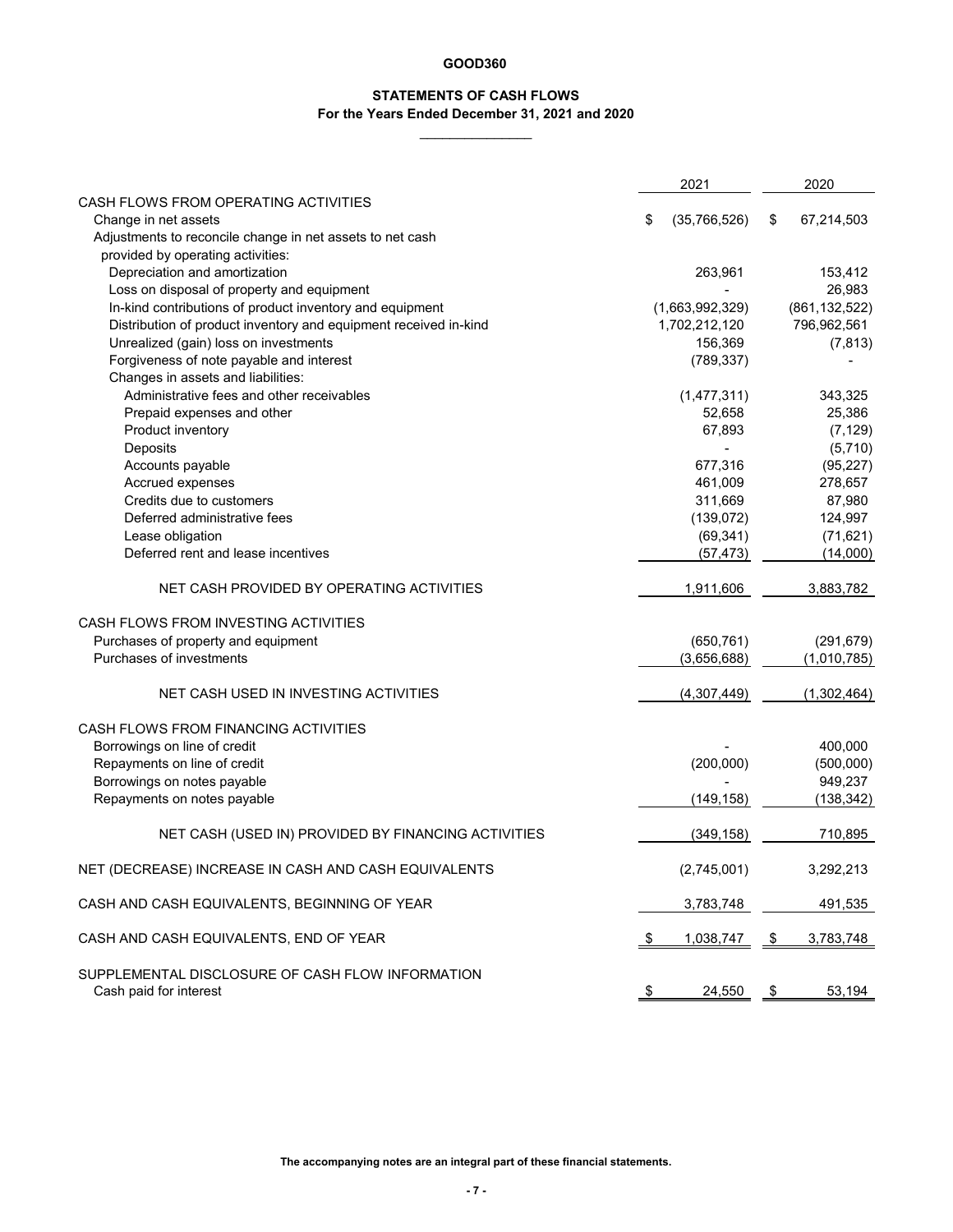# **NOTES TO FINANCIAL STATEMENTS For the Years Ended December 31, 2021 and 2020**  $\frac{1}{2}$

#### 1. Organization and Summary of Significant Accounting Policies

# **Organization**

Good360's mission is to transform lives by providing hope, dignity and a sense of renewed possibility to individuals, families and communities impacted by disasters or other challenging life circumstances who, without Good360, would struggle to find that hope. As the global leader in product philanthropy and purposeful giving, Good360 partners with socially responsible companies to source highly needed goods and distribute them through its network of diverse nonprofits that support people in need. These activities are funded primarily through donated product inventory; administrative fees charged related to the donated product inventory; and grants, managed program fees and contributions.

Good360 is a nonpartisan, cause-agnostic 501(c)(3) nonprofit and is headquartered in Alexandria, Virginia.

# **Basis of Accounting**

The financial statements of Good360 have been prepared on the accrual basis of accounting in accordance with accounting principles generally accepted in the United States of America (GAAP).

#### **Cash and Cash Equivalents**

Good360 considers all cash and money market funds, which are to be used for current operations, to be cash and cash equivalents.

#### **Administrative Fees and Other Receivables**

Administrative fees as well as contributions receivables are unconditional promises to give that are expected to be collected within one year and are recorded at their net realizable value. Management determines the allowance for doubtful accounts by reviewing all outstanding receivables for possible uncollectibility. Receivables are charged to the allowance account when deemed uncollectible.

#### **Contributions Receivable – Product Inventory**

Product inventory contributions receivable consists of unconditional promises to give of product inventory that are expected to be received within three months or less and are recorded at estimated retail value, which approximates fair value. Contributions receivable – product inventory included approximately \$3,488,000 as of December 31, 2020, in product held at the warehouses of the donors that had not been distributed to the ultimate recipients but was under the control of Good360. There was no such balance as of December 31, 2021. The remaining amounts in contributions receivable – product inventory were goods that were in transit to the partner organization but had not been received as of year-end. Good360 does not accept or record inventory receivables that are expected to be collected in greater than one year. Management considers all unconditional promises to give of product inventory to be fully collectible; therefore, no allowance for doubtful accounts has been established.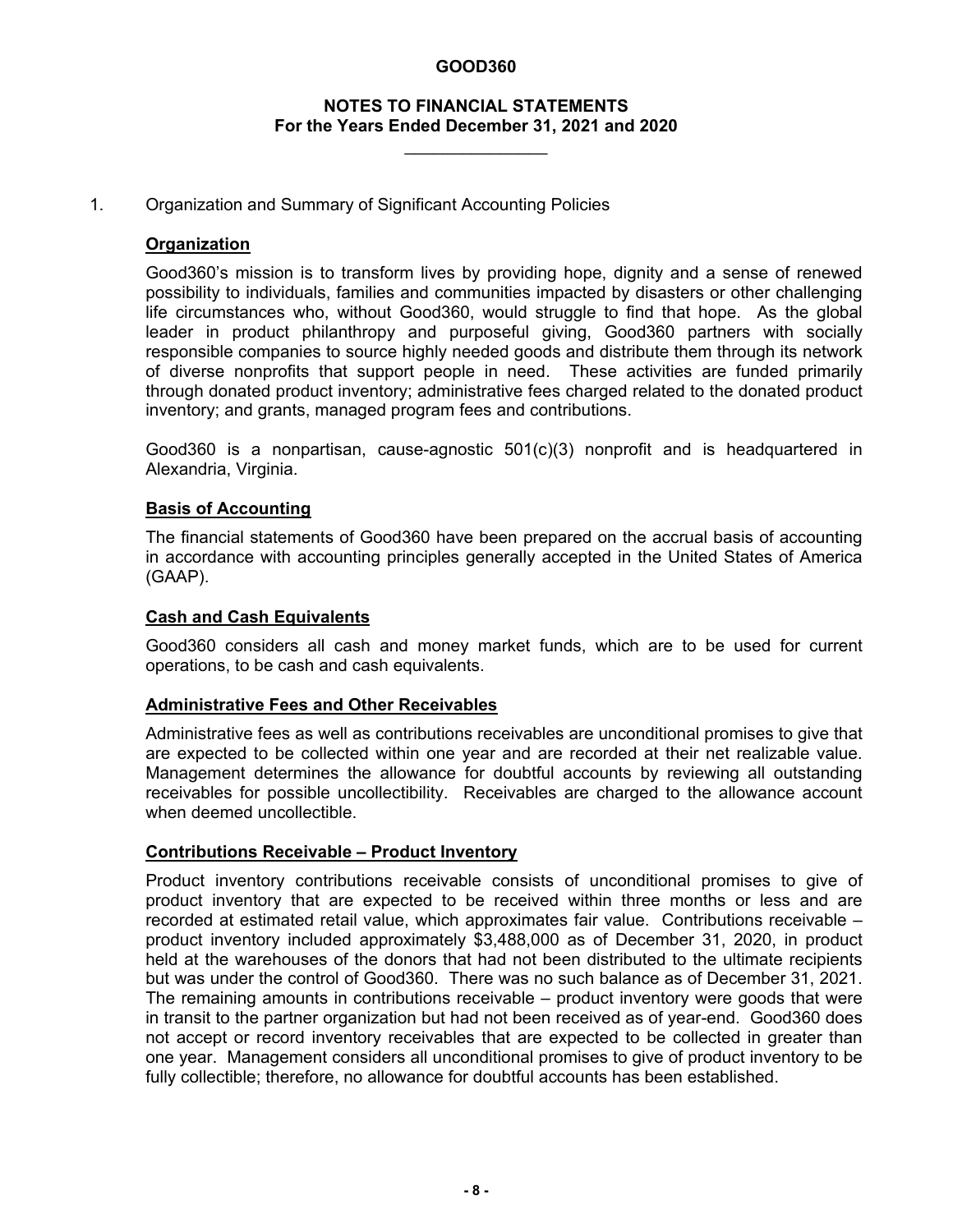# **NOTES TO FINANCIAL STATEMENTS For the Years Ended December 31, 2021 and 2020**  $\frac{1}{2}$

1. Organization and Summary of Significant Accounting Policies (continued)

# **Product Inventory**

Product inventory consists of donated goods and is recorded at estimated retail value, which approximates fair value. As the donated product inventory is shipped, it is released from inventory and reported as product inventory distributions in the accompanying statements of functional expenses. Management periodically adjusts the value for slow-moving or obsolete inventory. The distribution of the product inventory is based on the first in, first out method.

#### **Investments**

Investments consist of open-end mutual funds and common stock recorded at fair value. Fair value is the price that would be received to sell an asset or paid to transfer a liability in an orderly transaction between market participants at the measurement date. Investment transactions are recorded on a trade-date basis. Investment income or loss, including realized and unrealized gains and losses, is included in other income in the statements of [activities.](http://activities.net/) [Net](http://activities.net/) investment income is reported as increases or decreases in net assets without donor restrictions, unless restricted by donor or law.

# **Fair Value Measurement**

Good360 has categorized its applicable financial instruments into a required fair value hierarchy based on the inputs to valuation techniques as follows:

*Level 1* – Inputs based on quoted prices (unadjusted) in active markets for identical assets or liabilities accessible at the measurement date.

*Level 2* – Inputs other than quoted prices included in Level 1 that are observable for the asset or liability, either directly or indirectly, such as quoted prices for similar assets or liabilities in active markets.

*Level 3* – Unobservable inputs for the asset or liability, including the reporting entity's own assumptions in determining the fair value measurement.

As of December 31, 2021 and 2020, only Good360's investments as described in Note 2, were measured at fair value on a recurring basis.

#### **Property and Equipment and Related Depreciation and Amortization**

Property and equipment with an estimated useful life of more than a year are recorded at cost or, if donated, such assets are capitalized at the estimated fair value at the date of receipt. Good360 capitalizes all expenditures for property and equipment over \$2,000. Office equipment and office furniture are depreciated using the straight-line method over the estimated useful lives of the assets, which range from three to five years. Costs incurred in the development of software for internal use are expensed during the preliminary and postimplementation operation stages, including data conversion, training and maintenance costs. Costs incurred during the application and development stage are capitalized. Software is amortized using the straight-line method over three to five years.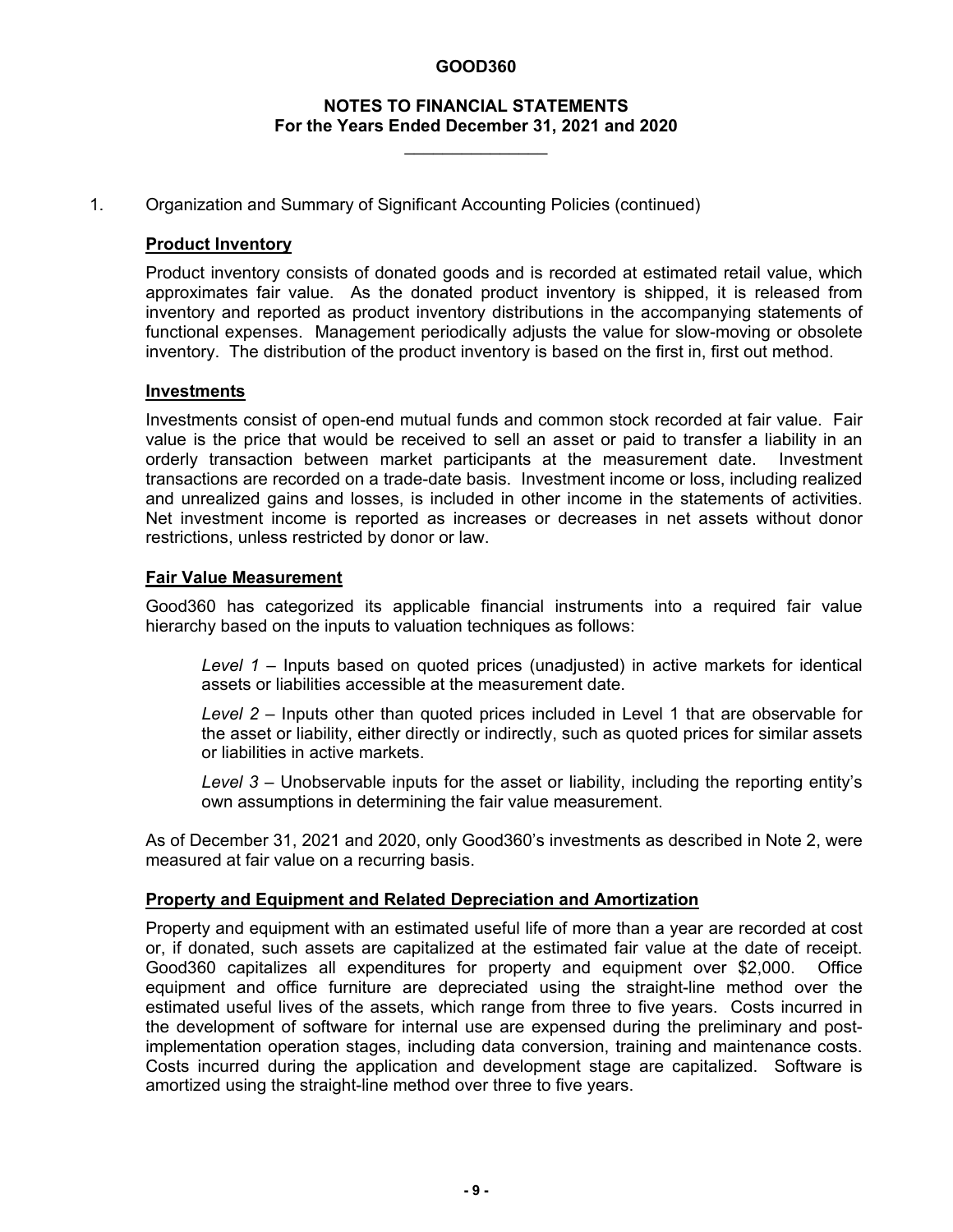# **NOTES TO FINANCIAL STATEMENTS For the Years Ended December 31, 2021 and 2020**  $\frac{1}{2}$

1. Organization and Summary of Significant Accounting Policies (continued)

# **Property and Equipment and Related Depreciation and Amortization (continued)**

Leasehold improvements are amortized over the shorter of the lease term or useful life. The cost of property and equipment retired or disposed of is removed from the accounts along with the related accumulated depreciation, and any gain or loss is reflected in income or expense in the accompanying statements of activities. Major additions are capitalized, while replacements, and maintenance and repairs that do not improve or extend the lives of the respective assets, are expensed as incurred.

# **Deferred Administrative Fees**

Deferred administrative fees represent advance payments of annual fees to participate in the Retail Donation Program and are recognized as revenue ratably over the period to which the fees relate.

#### **Classification of Net Assets**

Net assets without donor restrictions represent the portion of expendable funds that are available for any purpose in performing the primary objectives of Good360 at the discretion of Good360's management and the Board of Directors. Net assets with donor restrictions represent funds that are specifically restricted by donors for use in various programs and/or for a specific period of time. These donor restrictions can be temporary in nature in that they will be met by actions of Good360 or by the passage of time. Other donor restrictions can be perpetual in nature, whereby the donor has stipulated that the funds be maintained in perpetuity. Good360 does not have any net assets with donor restrictions that are perpetual in nature.

#### **Support and Revenue Recognition**

Unconditional product contributions are recorded at the estimated retail value at the date of donation, which approximates fair value. Retail value of the items donated is determined based on management's best estimate using information provided by donors and other third parties. All unconditional donated inventory is considered support without restrictions.

Under the Retail Match Program, participating charities collect items from individual locations of participating donors at a predetermined interval. The participating charities collect items in retail quantities; accordingly, the product inventory contributions and the related product distributions are recorded in the accompanying statements of activities at the estimated retail value, as discussed above.

Administrative fees are collected for warehouse, direct truckload and Retail Match Program transactions and consist of the following:

• Warehouse fees collected from charities that order products via the online catalog. It is an administrative fee based on the quantity ordered to cover costs associated with shipping and handling and overhead. These fees are recognized at the point in time that the shipment occurs. Payments not received as of year-end are included in administrative fees and other receivables in the accompanying statements of financial position.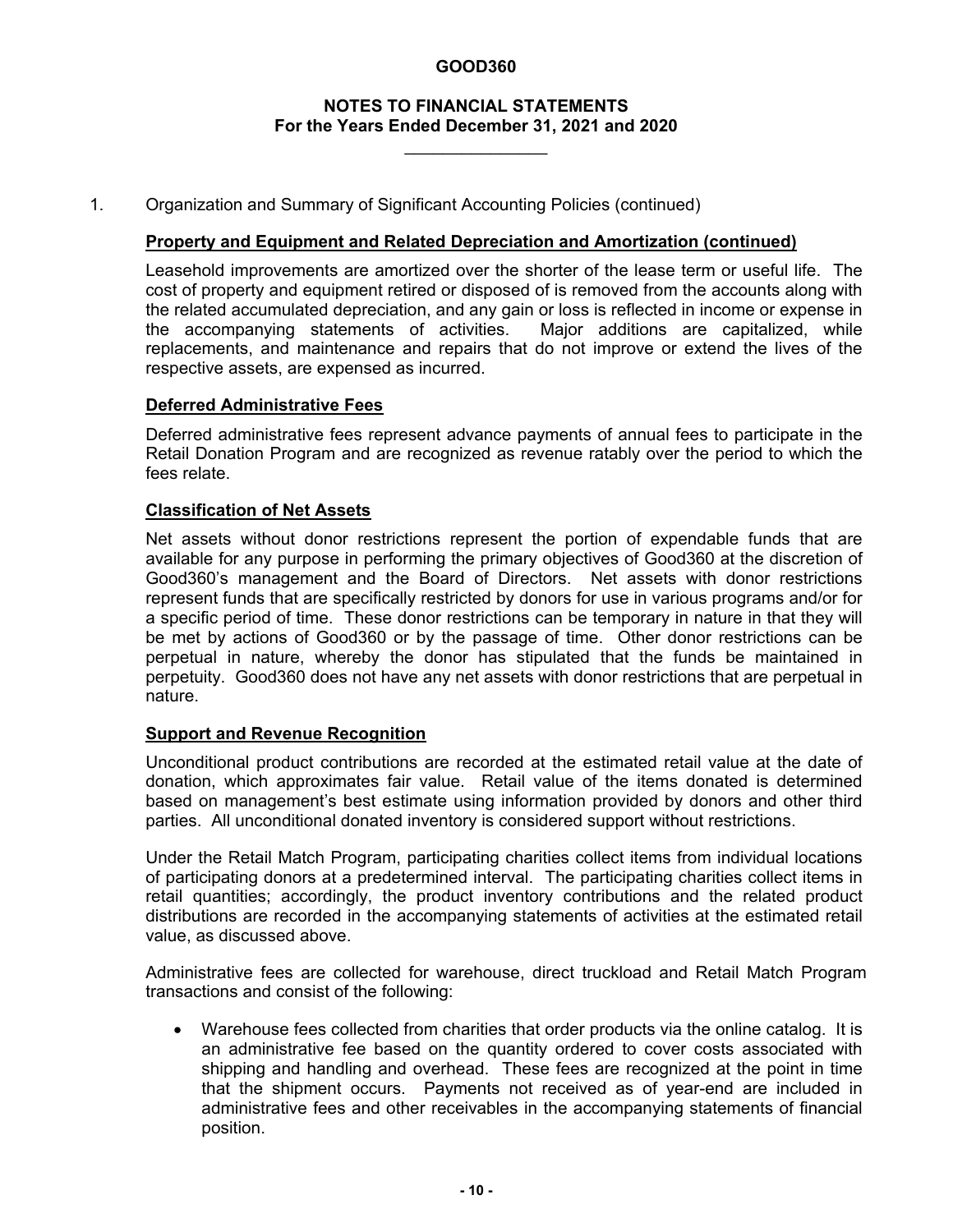# **NOTES TO FINANCIAL STATEMENTS For the Years Ended December 31, 2021 and 2020**  $\frac{1}{2}$

1. Organization and Summary of Significant Accounting Policies (continued)

#### **Supporting and Revenue Recognition (continued)**

- Direct truckload fees are fees collected from charities to receive a truckload of donor inventory. The fees are recognized at the point in time the sales order is processed.
- Administrative fees collected to participate in the Retail Match Program are recognized ratably over the term of the subscription which is usually one year from when the subscription period starts and shown as administrative fees on the statements of activities. Administrative fees that have been collected but the performance obligation has not been satisfied are include in deferred administrative fees on the statements of financial position.

Unconditional grants and contributions are reported as revenue in the year in which payments are received and/or unconditional promises to give are made. Good360 reports unconditional gifts of cash and other assets as support with donor restrictions if they are received with donor stipulations that limit the use of the donated assets. When a donor restriction expires, that is, when a stipulated time restriction ends or purpose restriction is accomplished, net assets with donor restrictions are reclassified to net assets without donor restrictions and reported in the accompanying statements of activities as net assets released from restrictions. Unconditional support recognized on grants and contributions that have been committed to Good360, but have not been received, is reported as administrative fees and other receivables in the accompanying statements of financial position.

Conditional promises to give – that is, those with a measurable performance or other barriers and a right of return – are not recognized until the conditions on which they depend have been met. During the year ended December 31, 2020, there was a conditional grant in the amount of \$3,200,000, of which \$1,375,000 was recognized in 2020 and \$1,500,000 was recognized in 2021. \$325,000 is yet to be recognized as of December 31, 2021.

Managed program fees is funding that donors pay to assist with the distribution of their donated product inventory. Revenue is recognized over the term of the contract as the performance obligation is completed over time.

Good360 recognizes donated services at the estimated fair value of the services received if the services received create or enhance nonfinancial assets, or if the services require specialized skills that are provided by individuals possessing those skills and would typically need to be purchased if not provided by donation.

During the years ended December 31, 2021 and 2020, Good360 purchased inventory that was needed by nonprofit organizations participating in its donation program, but Good360 did not have enough of the donated product. This inventory was sold through Good360's online catalogue and is shown as product sales in the statements of activities and purchased product – cost of goods sold in the statements of functional expenses.

Other revenue includes rental income and other income. Sublease rental income, adjusted for lease incentives, is recognized on a straight-line basis over the term of each lease. Other income includes interest earned from banking institutions.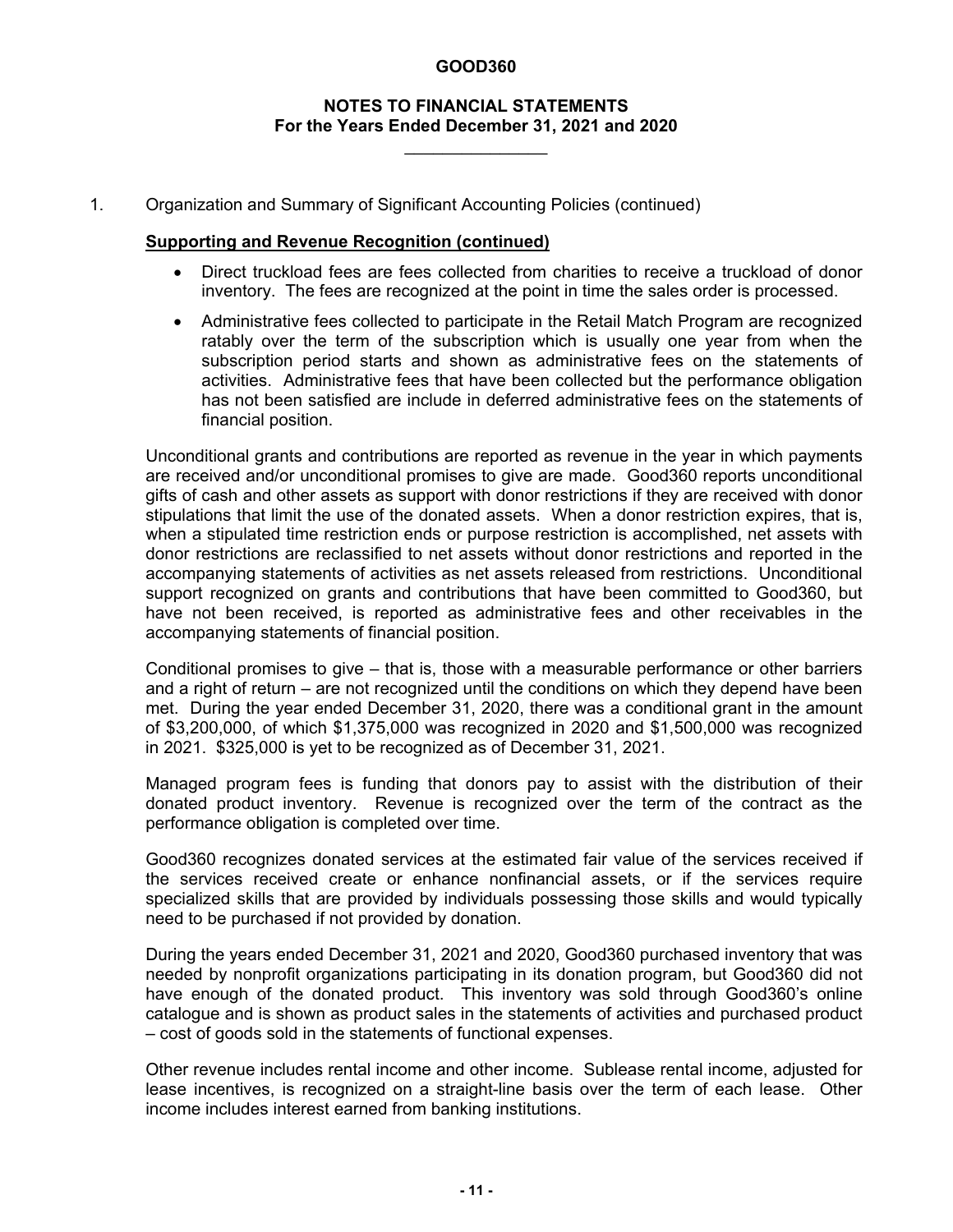# **NOTES TO FINANCIAL STATEMENTS For the Years Ended December 31, 2021 and 2020**  $\frac{1}{2}$

1. Organization and Summary of Significant Accounting Policies (continued)

#### **Functional Allocation of Expenses**

The costs of providing the various programs and other activities have been summarized on a functional basis in the accompanying statements of activities and functional expenses. Expenses directly attributed to a specific functional area of Good360 are reported as expenses of those functional areas, while shared costs that benefit multiple functional areas have been allocated among the various functional areas based on management's estimates of direct labor costs.

#### **Use of Estimates**

The preparation of financial statements in conformity with GAAP requires management to make estimates and assumptions that affect certain reported amounts and disclosures. Accordingly, actual results could differ from those estimates.

#### **Upcoming Accounting Pronouncements**

In September 2020, the Financial Accounting Standards Board issued Accounting Standard Update (ASU) 2020-07, *Not-for-Profit Entities (Topic 958): Presentation and Disclosures by Not-for-Profit Entities for Contributed Nonfinancial Assets*, which requires a not-for-profit entity to present contributed nonfinancial assets in the statement of activities as a line item that is separate from contributions of cash or other financial assets. ASU 2020-07 also requires additional qualitative and quantitative disclosures about contributed nonfinancial assets received, disaggregated by category. This ASU is effective for Good360's fiscal year ending December 31, 2022. Management is evaluating the effect of ASU 2020-07 on Good360's financial statements.

#### 2. Investments and Fair Value Measurement

The following table summarizes investments measured at fair value on a recurring basis as of December 31, 2021:

|                          | Fair Value  | $L$ evel <sup>1</sup> | Level 2 | Level 3 |
|--------------------------|-------------|-----------------------|---------|---------|
| Investments:             |             |                       |         |         |
| Mutual funds             | \$5,044,671 | \$5,044,671           | ۰       | -       |
| Common stocks            | 42          | 42                    | -       |         |
| <b>Total Investments</b> | 5.044.7     | 5.044.1               |         |         |

The following table summarizes investments measured at fair value on a recurring basis as of December 31, 2020:

|                          | Fair Value  | $L$ evel $7$     | $Level$ 2 | _evel 3                  |
|--------------------------|-------------|------------------|-----------|--------------------------|
| Investments:             |             |                  |           |                          |
| Mutual funds             | .544.394    | 1 544 394<br>\$  | ۰         | $\overline{\phantom{a}}$ |
| <b>Total Investments</b> | \$1.544.394 | \$.<br>1.544.394 | ۰         | $\overline{\phantom{a}}$ |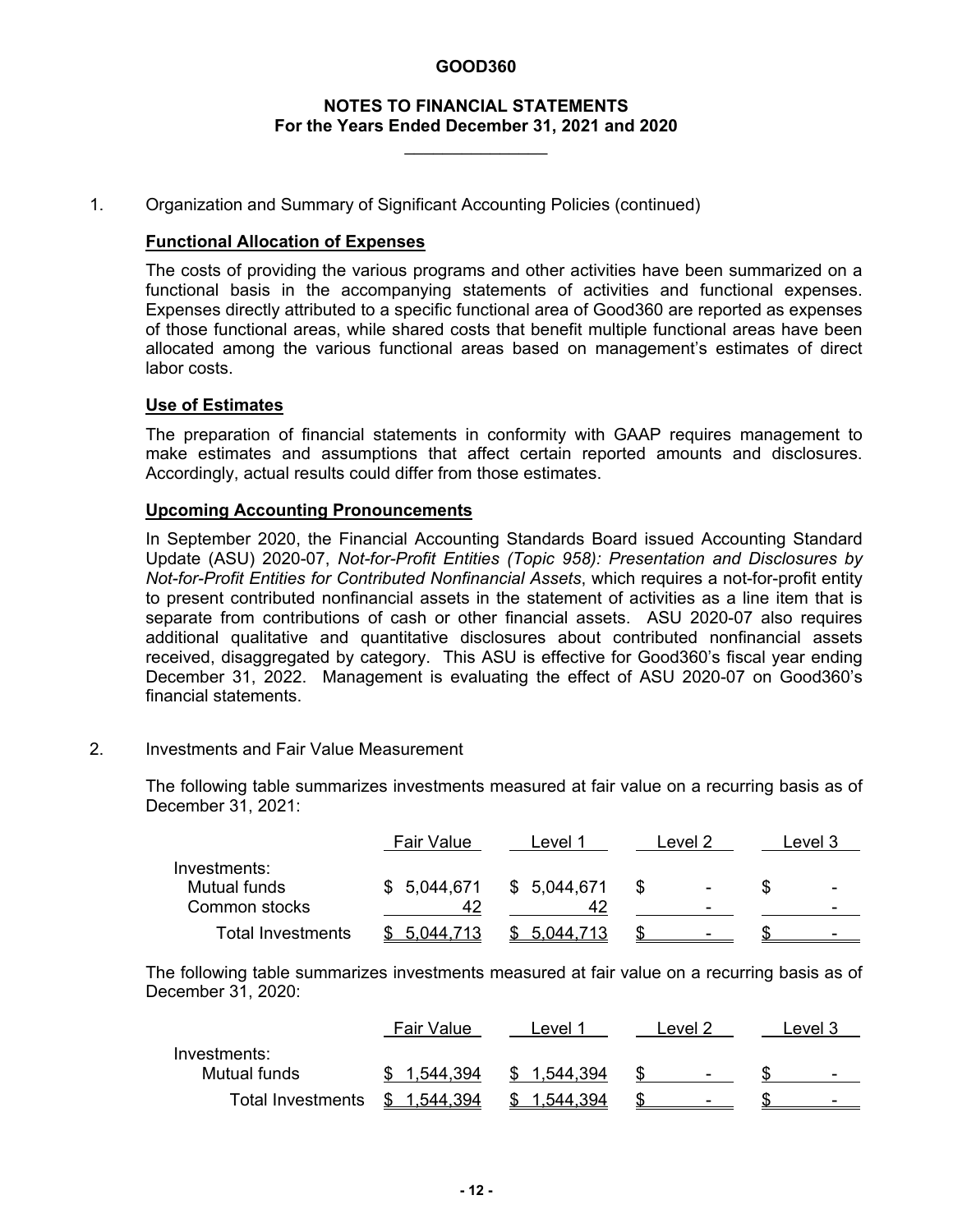# **NOTES TO FINANCIAL STATEMENTS For the Years Ended December 31, 2021 and 2020**  $\frac{1}{2}$

# 2. Investments and Fair Value Measurement (continued)

The following is a description of the valuation methodology used for assets measured at fair value:

*Mutual funds and common stocks* are valued on the basis of quoted market prices in active markets.

# 3. Administrative Fees and Other Receivables

The following are included in administrative and fees and other receivables as of December 31:

| Administrative fees and other receivables<br>Contributions receivable | 559.577<br>1.050.000 | 106.191<br>-96<br>26,075 |
|-----------------------------------------------------------------------|----------------------|--------------------------|
| <b>Administrative Fees</b><br>and Other Receivables                   | \$1.609.577          | 132.266                  |

All amounts were due within one year and are considered fully collectible.

# 4. Property and Equipment and Accumulated Depreciation and Amortization

Property and equipment at December 31, 2021 and 2020, consisted of the following:

|                                                    | 2021             | 2020          |
|----------------------------------------------------|------------------|---------------|
| Software                                           | 2,786,496<br>\$. | \$2,436,008   |
| Office equipment                                   | 389,365          | 89,092        |
| Office furniture                                   | 51,625           | 51,625        |
| Leasehold improvements                             | 21,718           | 21,718        |
| <b>Total Property and Equipment</b>                | 3,249,204        | 2,598,443     |
| Less: Accumulated Depreciation<br>and Amortization | (2,398,870)      | (2, 134, 909) |
| Property and Equipment, Net                        | 850,334          | 463,534       |

Depreciation and amortization expense for the years ended December 31, 2021 and 2020, was \$263,961 and \$153,412, respectively.

# 5. Line of Credit

Good360 had a \$600,000 revolving line of credit with a financial institution. The line of credit is subject to annual renewal on September 30 and is due on demand. The line of credit requires monthly interest payments. Interest accrues at a variable interest rate equal to the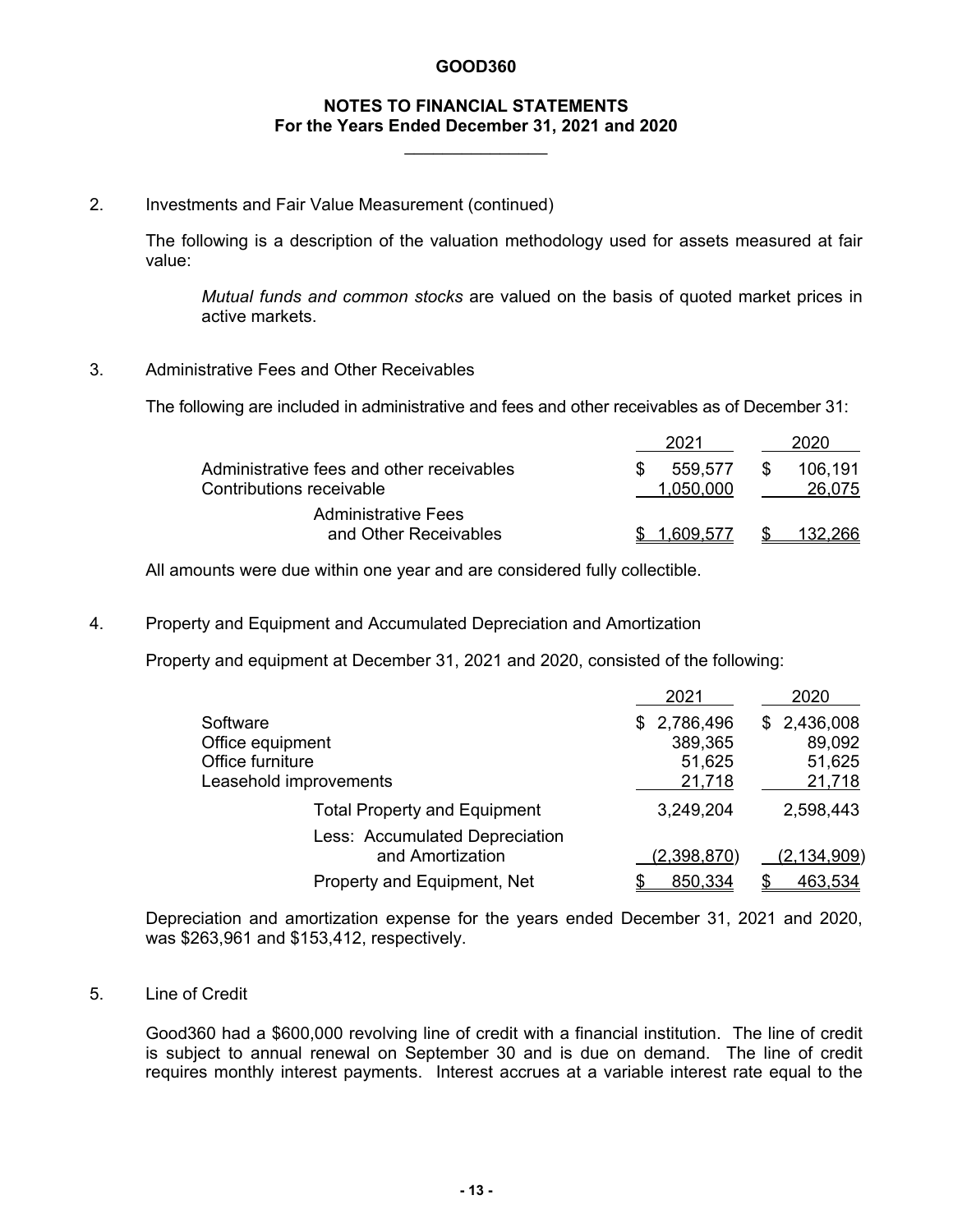# **NOTES TO FINANCIAL STATEMENTS For the Years Ended December 31, 2021 and 2020**

 $\overline{\phantom{a}}$  , where  $\overline{\phantom{a}}$ 

# 5. Line of Credit (continued)

Wall Street Journal's published prime rate plus 1%. As of December 31, 2021 and 2020, the interest rate on the line of credit was 5.75%. The revolving line of credit is collateralized with a blanket lien on all of Good360's assets, which include product inventory, receivables, and property and equipment. As of December 31, 2021 and 2020, \$0 and \$200,000, respectively, was outstanding on this line of credit. Interest expense related to the line of credit was \$7,305 and \$22,403 for the years ended December 31, 2021 and 2020, respectively. The line of credit was closed in March 2022.

Effective July 7, 2021, Good360 opened a line of credit with a financial institution that is secured by Good360's investments held at the bank. The amount available to borrow is calculated as 55% of the funds held in Good360's account. As of December 31, 2021 \$2,966,366 was available to borrow. Interest accrues at a variable interest rate equal to the Wall Street Journal's published prime rate minus 0.8%. As of December 31, 2021, the interest rate on the line of credit was 2.45%. As of December 31, 2021, \$0 was outstanding on this line of credit. Interest expense related to the line of credit was \$0 during the year ended December 31, 2021.

#### 6. Notes Payable

Good360 had a term note requiring monthly payments of interest and principal payments with a maturity date of August 8, 2019. In August 2019, Good360 amended the note payable to extend the maturity date through August 8, 2023. The note payable had a balance of \$282,010 and \$429,103 as of December 31, 2021 and 2020, respectively. \$1,117,990 and \$970,897 was available to Good360 under the note payable as of December 31, 2021 and 2020, respectively. The term note bears interest at a fixed rate of 6%. The term note is collateralized with a blanket lien on all of Good360's assets, which include product inventory, receivables, and property and equipment. The note payable has various financial covenants, including a debt service coverage ratio of at least 1.2. Good360 was in compliance with the financial covenants as of December 31, 2021 and 2020.

On April 27, 2020, Good360 entered into a Small Business Administration (SBA) loan with its financial institution under the Paycheck Protection Program (PPP) in the amount of \$789,337. On April 27, 2021, SBA approved Good360's application for forgiveness of the PPP loan. As a result, Good360 recognized the forgiveness of the loan principal in the amount of \$789,337 and interest of \$7,981 in the accompanying statement of activities for the year ended December 31, 2021.

On June 29, 2020, Good360 entered into a SBA loan under the Economic Disaster Loan program for the amount of \$150,000. The loan is set to mature on June 29, 2050. Monthly payments of principal and interest of \$641 commenced on June 29, 2021 with an interest rate of 2.75% per annum.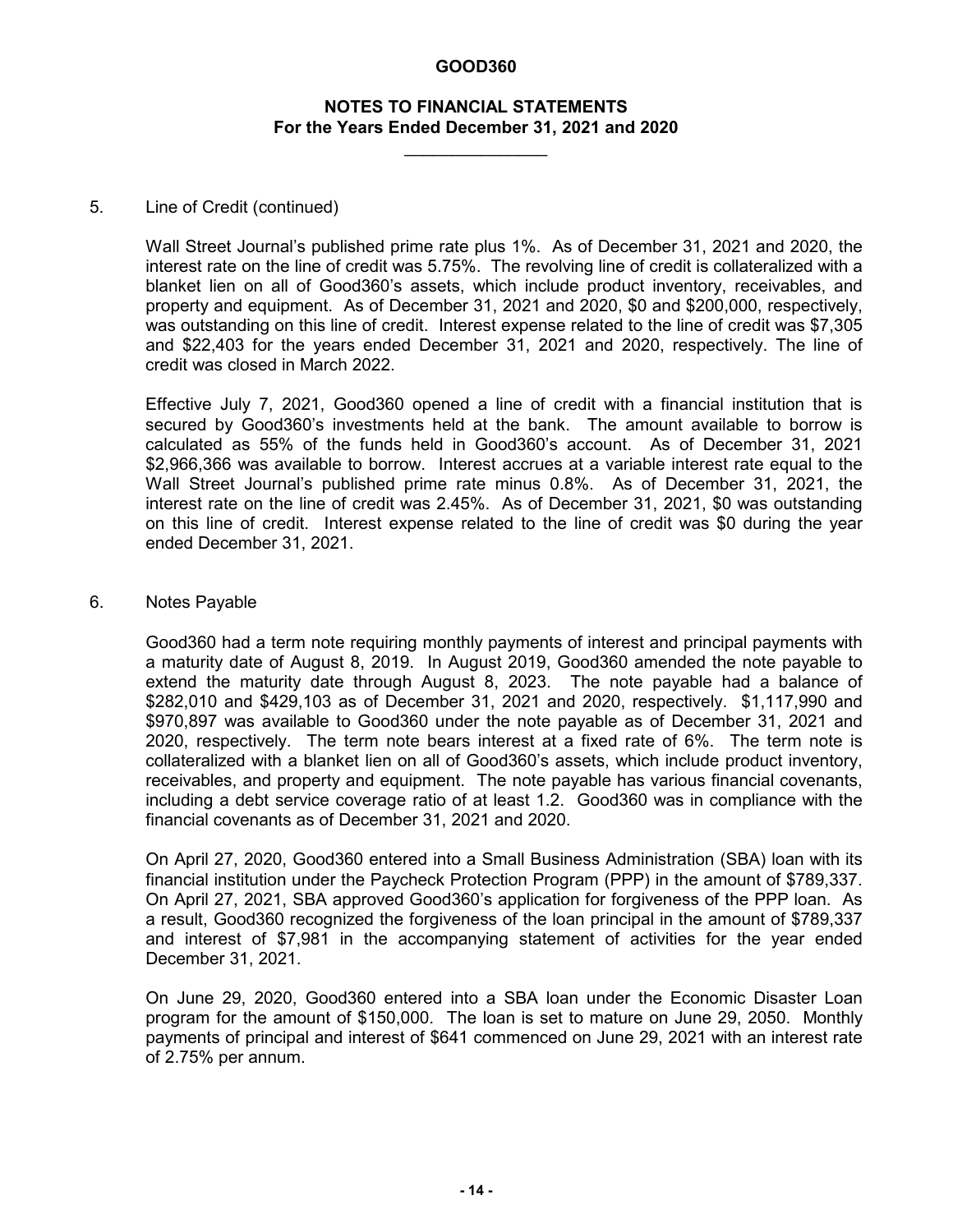# **NOTES TO FINANCIAL STATEMENTS For the Years Ended December 31, 2021 and 2020**  $\frac{1}{2}$

6. Notes Payable (continued)

Annual maturities of this note payable are as follows:

| For the Year Ending |                                      |                  |
|---------------------|--------------------------------------|------------------|
| December 31,        |                                      |                  |
| 2022                |                                      | \$<br>158,317    |
| 2023                |                                      | 127,558          |
| 2024                |                                      | 3,760            |
| 2025                |                                      | 3,864            |
| 2026                |                                      | 3,972            |
| <b>Thereafter</b>   |                                      | 142,374          |
|                     | <b>Total Note Payable</b>            | 439,845          |
|                     | Less: Current Portion                | <u>(158,317)</u> |
|                     | Note Payable, Net of Current Portion | 281,528          |

Interest expense incurred under these notes were \$24,550 and \$30,791 respectively, for the years ended December 31, 2021 and 2020.

#### 7. Commitments

#### **Operating Leases**

Due to organizational restructuring, Good360 was left with a significant amount of unused office space. On February 1, 2015, in an effort to minimize the costs associated with the unused office space, Good360 subleased its original office space to MindPoint Group (referred to as MindPoint) and entered into a lease agreement for new office space with Saul Holdings Limited Partnership (Saul Limited). In the sublease, MindPoint agreed to assume all conditions of the original lease and took the existing leasehold improvements and furniture in the office space it was assuming.

The terms of the leases and subleases are described below:

#### *(a) Operating Lease for New Office Space at 675 North Washington Street*

In January 2015, Good360 entered into a new noncancelable operating lease with Saul Limited for office space located at 675 North Washington Street in Alexandria, Virginia. The lease is set to expire in April 2024. The lease includes certain incentives and an annual escalation clause. Under GAAP, lease incentives and all rental payments, including fixed rent increases, are amortized over the life of the lease on a straight-line basis as a reduction to rent expense. The difference between the GAAP rent expense and the required lease payment is reflected as deferred rent and lease incentives in the accompanying statements of financial position. Saul Limited issued Good360 an eightmonth abatement commencing on May 1, 2015.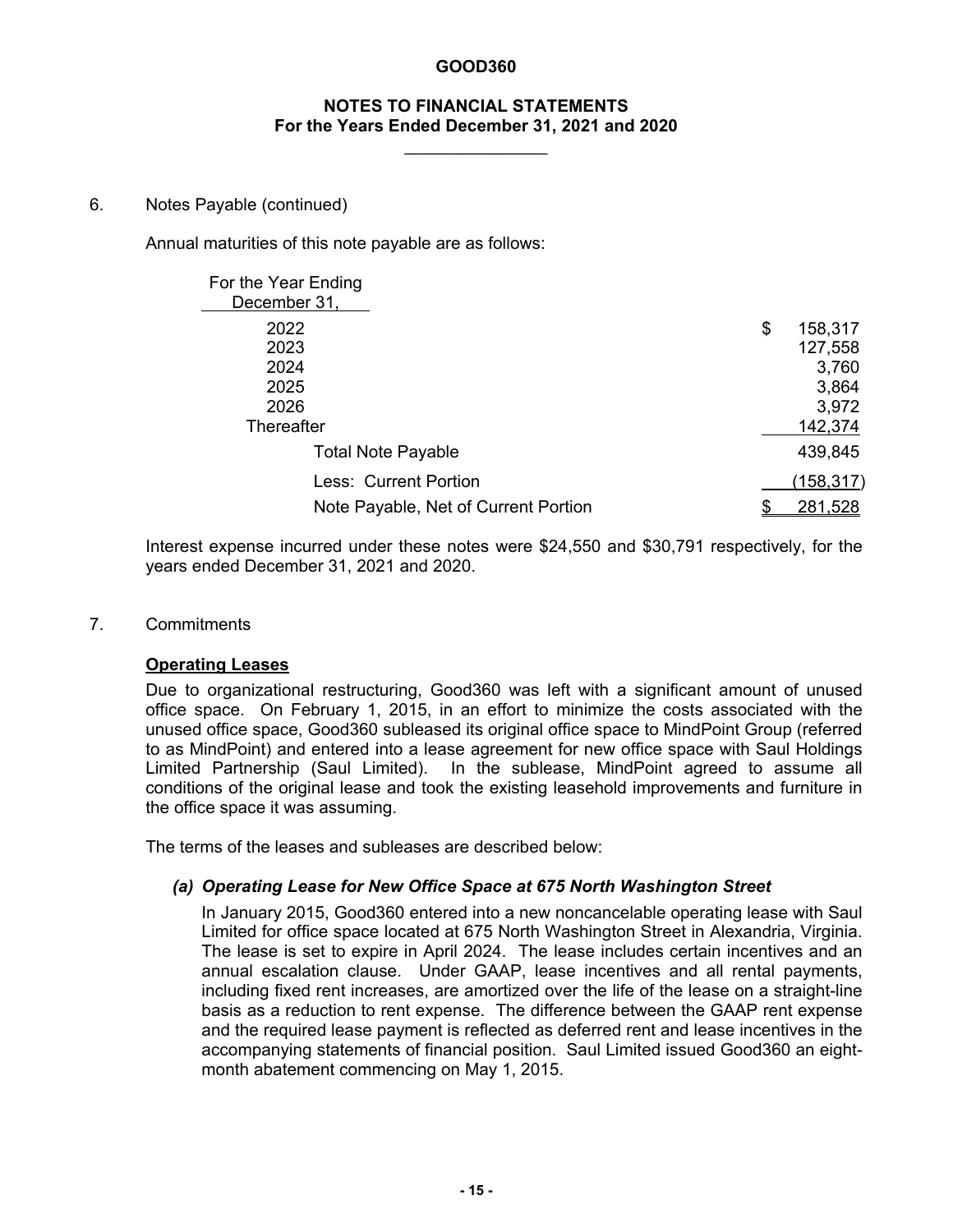# **NOTES TO FINANCIAL STATEMENTS For the Years Ended December 31, 2021 and 2020**  $\frac{1}{2}$

#### 7. Commitments (continued)

#### **Operating Leases (continued)**

# *(a) Operating Lease for New Office Space at 675 North Washington Street (continued)*

The future minimum lease payments owed by Good360 under this lease are as follows:

| For the Years Ending<br>December 31. |   |         |
|--------------------------------------|---|---------|
|                                      |   |         |
| 2022                                 | S | 201,296 |
| 2023                                 |   | 206,832 |
| 2024                                 |   | 69,565  |
| Total                                |   | 7.693.  |

#### *(b) Exit of Original Leased Office Space – 1330 Braddock Road*

In April 2011, Good360 entered into a noncancelable operating lease for office space that expired on December 31, 2021. The lease included certain incentives and an annual escalation clause. In addition, Good360 was provided an allowance for tenant improvements of \$816,984. Of this amount, \$748,904 was utilized to purchase leasehold improvements and the remaining \$68,080 was applied to the security deposit for the office space.

In February 2015, Good360 entered into a noncancelable sublease agreement with MindPoint, an independent third party, to sublease the office space located on 1330 Braddock Road in Alexandria, Virginia. The agreement expired in December 2021. If MindPoint were to default on the sublease agreement at any time, Good360 would continue to be responsible for the total amount due under the lease. The sublease included yearly rental increases and required a security deposit in the amount of \$30,259.

There were no future minimum lease payments remaining on this agreement as of December 31, 2021.

At the onset of the sublease to MindPoint, Good360 wrote off the leasehold incentives related to the office space at 1330 Braddock Road in Alexandria, Virginia, as they were no longer used by Good360. Rent expense and sublease rental income, adjusted for lease incentives, are recognized on a straight-line basis over the term of each lease. The net difference between the total straight-line rental expense and the total straightline rental income resulted in a loss of approximately \$280,000, which was recognized in February 2015. The net amount owed under this sublease agreement by Good360 is shown in lease obligation in the accompanying statements of financial position. The balance was paid off as of December 31, 2021.

In March 2019, Good360 entered into a one-year lease in Alabama for \$4,000 per month. This lease was extended an additional year through February 2021. An additional extension was made through March 2022, at which time the lease will terminate.

Rent expense for the years ended December 31, 2021 and 2020, was \$679,802 and \$656,457, respectively.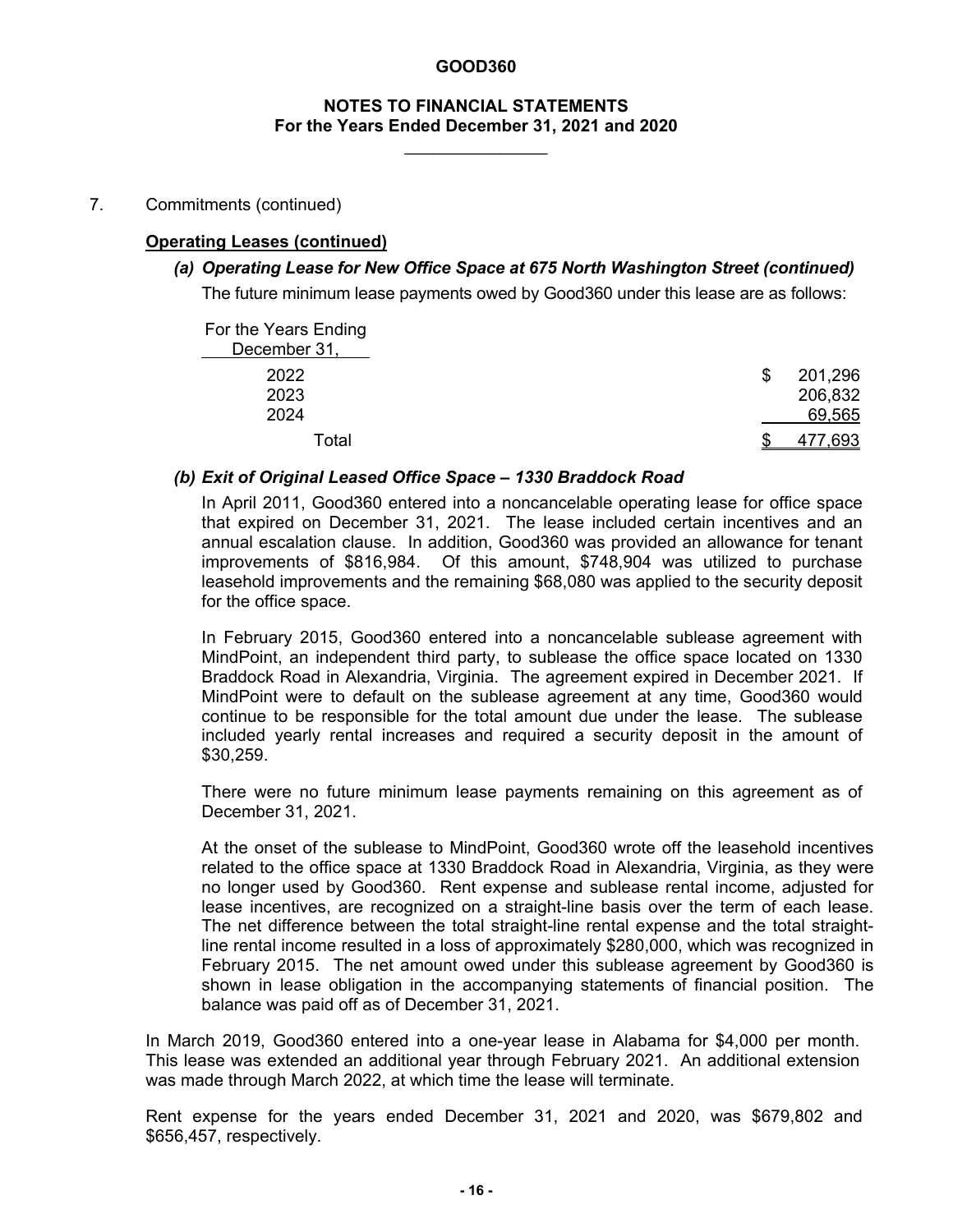# **NOTES TO FINANCIAL STATEMENTS For the Years Ended December 31, 2021 and 2020**

 $\frac{1}{2}$ 

#### 8. Concentrations and Risks

#### **Concentration**

For the years ended December 31, 2021 and 2020, Good360 received product inventory contributions of \$812,082,564 and \$289,323,635, respectively, through the Retail Donation Program from three donors in 2021 and three donors in 2020, which was approximately 48% and 33% of Good360's total support and revenue for those respective years.

#### **Credit Risk**

Financial instruments, which potentially subject Good360 to a concentration of credit risk, consist principally of cash balances maintained at various creditworthy financial institutions. While the amount at a given bank at times exceeds the amount guaranteed by the Federal Deposit Insurance Corporation, and therefore bears some risk, Good360 has not experienced, nor does it anticipate, any losses on its funds. As of December 31, 2021 and 2020, there were \$480,000 and \$3,540,000, respectively, in excess of the insured limit of \$250,000.

#### **Risks and Uncertainties**

The COVID-19 outbreak in the United States caused business disruption through mandated and voluntary closings of businesses across the country for non-essential services. Good360 continued most of its administrative operations in a remote environment and operated its warehouse to provide donated goods for COVID-19 relief including donating lifesaving hygiene products to the most vulnerable, sourcing and shipping protective equipment to essential workers domestically and overseas, providing essential items (including clothing furniture, baby products), to those facing economic hardship and distributing educational materials, toys, books and games to children and families in quarantine. The extent to which COVID-19 may impact Good360's financial condition or results of operations remains uncertain.

9. Net Assets

#### **Net Assets With Donor Restrictions**

As of December 31, 2021 and 2020, net assets with donor restrictions were all restricted for the disaster relief product distribution program.

#### 10. Availability and Liquidity

Good360 regularly monitors liquidity required to meet its annual operating needs and other contractual commitments. Good360's financial assets available within one year of the statement of financial position date for general expenditures at December 31, 2021 and 2020, were as follows:

|                                                | ∕ 202       | 2020         |
|------------------------------------------------|-------------|--------------|
| Cash and cash equivalents                      | \$1,038,747 | \$3,783,748  |
| Administrative fees and other receivables, net | 1,609,577   | 132,266      |
| Investments                                    | 5.044.713   | 1.544.394    |
| Total Financial Assets                         |             |              |
| Available Within One Year                      | \$7.693.037 | \$ 5.460.408 |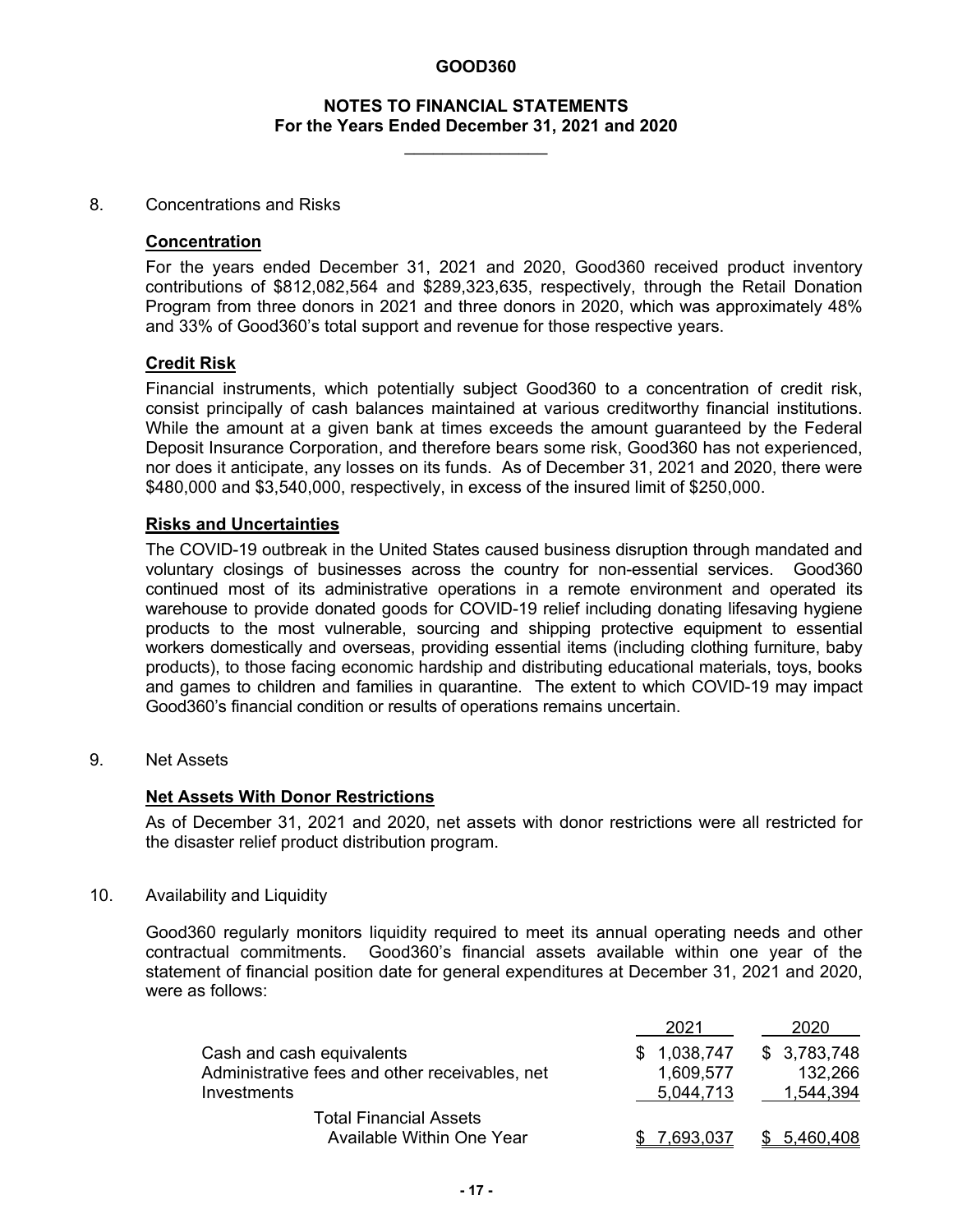# **NOTES TO FINANCIAL STATEMENTS For the Years Ended December 31, 2021 and 2020**  $\frac{1}{2}$

#### 10. Availability and Liquidity (continued)

Good360 has various sources of liquidity at its disposal, including cash and cash equivalents and investments, which are available for general expenditures, liabilities and other obligations as they come due. Management is focused on sustaining the financial liquidity of Good360 throughout the year. This is done through monitoring and reviewing Good360's cash flow needs on a regular basis. As a result, management is aware of the cyclical nature of Good360's various funding sources and is therefore able to ensure that there is cash available to meet current liquidity needs. To help manage unanticipated liquidity needs, Good360 has a revolving line of credit of \$600,000 of which \$600,000 and \$400,000 was available to draw upon as of December 31, 2021 and 2020, respectively. Additionally, Good360 had \$2,966,366 available to draw on the line of credit secured by investments.

#### 11. Donated Services

Good360 received various kinds of donated services for the years ended December 31, 2021 and 2020. These donated services related primarily to marketing, legal and shipping activities and amounted to \$334,571 and \$24,800, respectively.

#### 12. Pension Plan

Good360 sponsors a contributory defined contribution pension plan (the Plan), which operates under Section 403(b) of the Internal Revenue Code (the IRC), covering all employees who have completed one year of service and have at least 1,000 hours of service. Good360's employer contributions to the Plan are discretionary. The Plan allows for employee contributions not to exceed federal contribution rates. During the years ended December 31, 2021 and 2020, Good360 made employer contributions of \$60,299 and \$50,382, respectively, to the Plan.

#### 13. Income Taxes

Under Section 501(c)(3) of the IRC, Good360 is a nonprofit public charity and is exempt from federal taxes on income other than net unrelated business income. No provision for federal or state income taxes was required as of December 31, 2021 and 2020, as Good360 had no significant net taxable unrelated business income.

Good360 evaluated its uncertainty in income taxes for the years ended December 31, 2021 and 2020, and determined that there were no matters that would require recognition in the financial statements or that may have any effect on its tax-exempt status. As of December 31, 2021, the statute of limitations for certain tax years with the U.S. federal jurisdiction and/or the various states and local jurisdictions in which Good360 files tax returns are open for examination; however, there are currently no examinations pending or in progress. It is Good360's policy to recognize interest and/or penalties related to uncertainty in income taxes, if any, in income tax or interest expense. As of December 31, 2021 and 2020, Good360 had no accrual for interest and/or penalties.